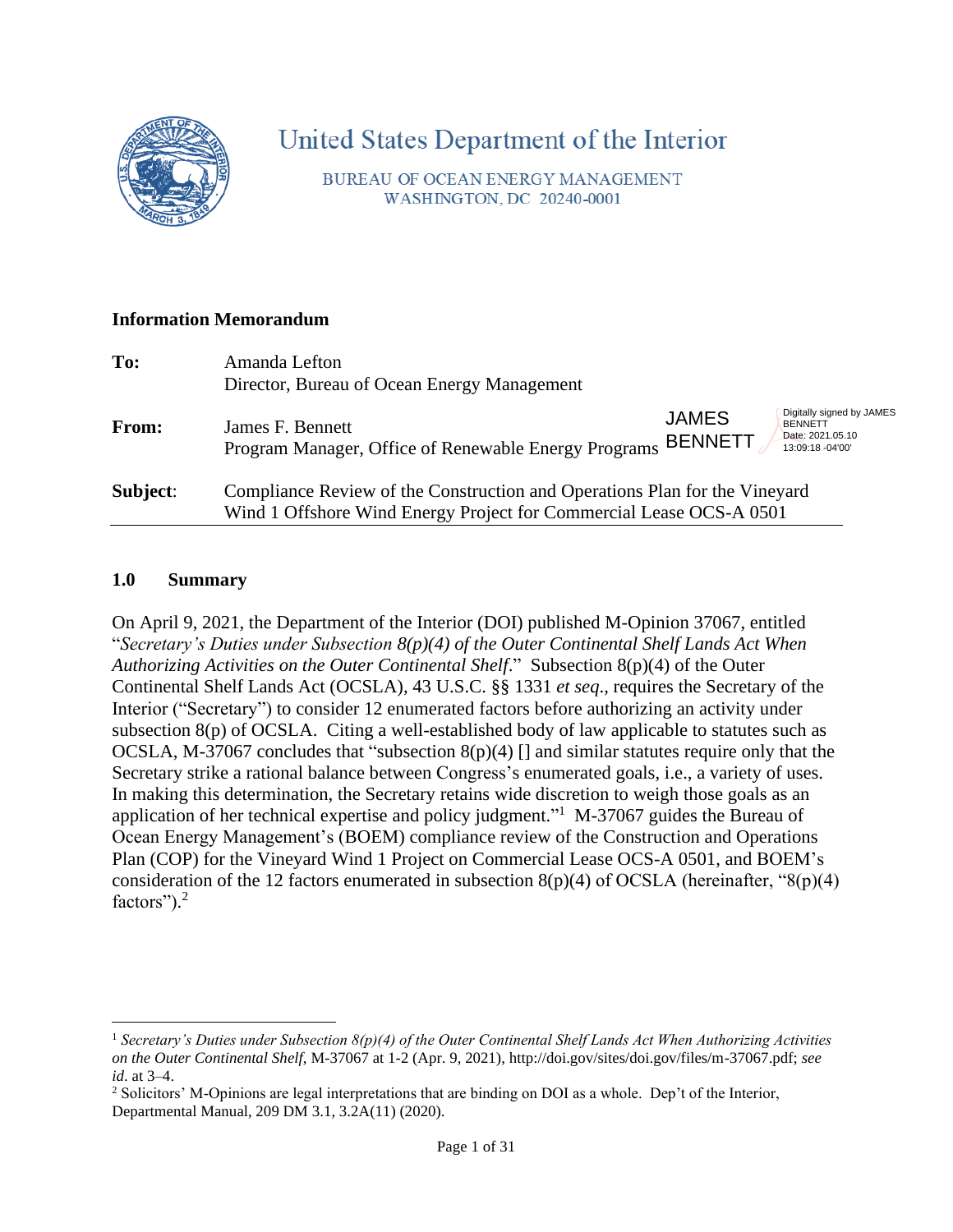This memorandum assesses the Preferred Alternative identified in the Vineyard Wind 1 Offshore Wind Energy Project Final Environmental Impact Statement (FEIS) in relation to the 8(p)(4) factors and implementing regulations at 30 C.F.R. part 585.<sup>3</sup>

## **2.0 Background and Project Overview**

DOI's efforts to consider whether to lease areas offshore Massachusetts and assess the feasibility of allowing wind energy activities therein began in 2009, approximately 12 years ago. <sup>4</sup> As a result of said efforts, in January 2015, BOEM held a competitive lease sale pursuant to 30 C.F.R. § 585.211 for certain lease areas within the Rhode Island/Massachusetts Wind Energy Area (WEA). <sup>5</sup> This lease sale resulted in BOEM's issuance of Commercial Lease OCS-A 0501 to Offshore MW LLC, which subsequently changed its name to Vineyard Wind LLC (Vineyard Wind).<sup>6</sup> Lease OCS-A 0501 became effective on April 1, 2015, and covers the area identified in Addendum "A" of the lease ("leased area"). Lease OCS-A 0501 does not authorize Vineyard Wind to conduct construction activities within the leased area. Under Lease OCS-A 0501 and 30 C.F.R. part 585, Vineyard Wind must submit and receive approval of a COP before any construction activities may take place on the Outer Continental Shelf (OCS). 7 Submittal and processing of the COP is governed by the provisions set forth in 30 C.F.R. §§ 585.620 through 585.629.

On December 19, 2017, Vineyard Wind submitted a COP to BOEM for review and approval. The COP proposes the development of an offshore wind energy project ("Proposed Project") limited to an area within the northern portion of Lease OCS-A 0501, as shown in Figure 1 below.<sup>8</sup> The Proposed Project area is referred to as the Wind Development Area (WDA) and consists of  $75,614$  acres (306 km<sup>2</sup>).

<sup>&</sup>lt;sup>3</sup> The FEIS identified the preferred alternative as a combination of Alternatives C, D2, and E, with mitigation measures included in Appendix D of the FEIS ("Preferred Alternative"). Bureau of Ocean Energy Mgmt., BOEM 2021-0012, Vineyard Wind 1 Offshore Wind Energy Project Final Env't Impact Statement, vol. I, Exec. Summary, at 9 & app. D (2021) [hereinafter FEIS].

<sup>4</sup> For a more detailed explanation of the steps taken before issuance of the lease, *see* FEIS vol. I, § 1.1 and vol. II, app. C.

<sup>&</sup>lt;sup>5</sup> See Bureau of Ocean Energy Mgmt., Atl. Wind Lease Sale 4 (ATLW4) Com. Leasing for Wind Power on the Outer Continental Shelf Offshore Massachusetts—Final Sale Notice, 79 Fed. Reg. 70,545 (Nov. 26, 2014).

<sup>6</sup> *See* Bureau of Ocean Energy Mgmt., Change of Name Recognized (Aug. 29, 2017),

[https://www.data.bsee.gov/PDFDocs/Scan/RENLEASES/0/230.pdf.](https://www.data.bsee.gov/PDFDocs/Scan/RENLEASES/0/230.pdf)

<sup>7</sup> *See* 30 C.F.R. § 585.600(b).

<sup>8</sup> Vineyard Wind LLC, Construction and Operations Plan vol. I, § 2, at 1 (2020) [hereinafter COP]; *see also* FEIS vol. I, § 2 (setting forth additional details regarding the Proposed Project) and sec. 3.3 *infra*. The COP, FEIS, and other Proposed Project documents are available at [https://www.boem.gov/Vineyard-Wind.](https://www.boem.gov/Vineyard-Wind)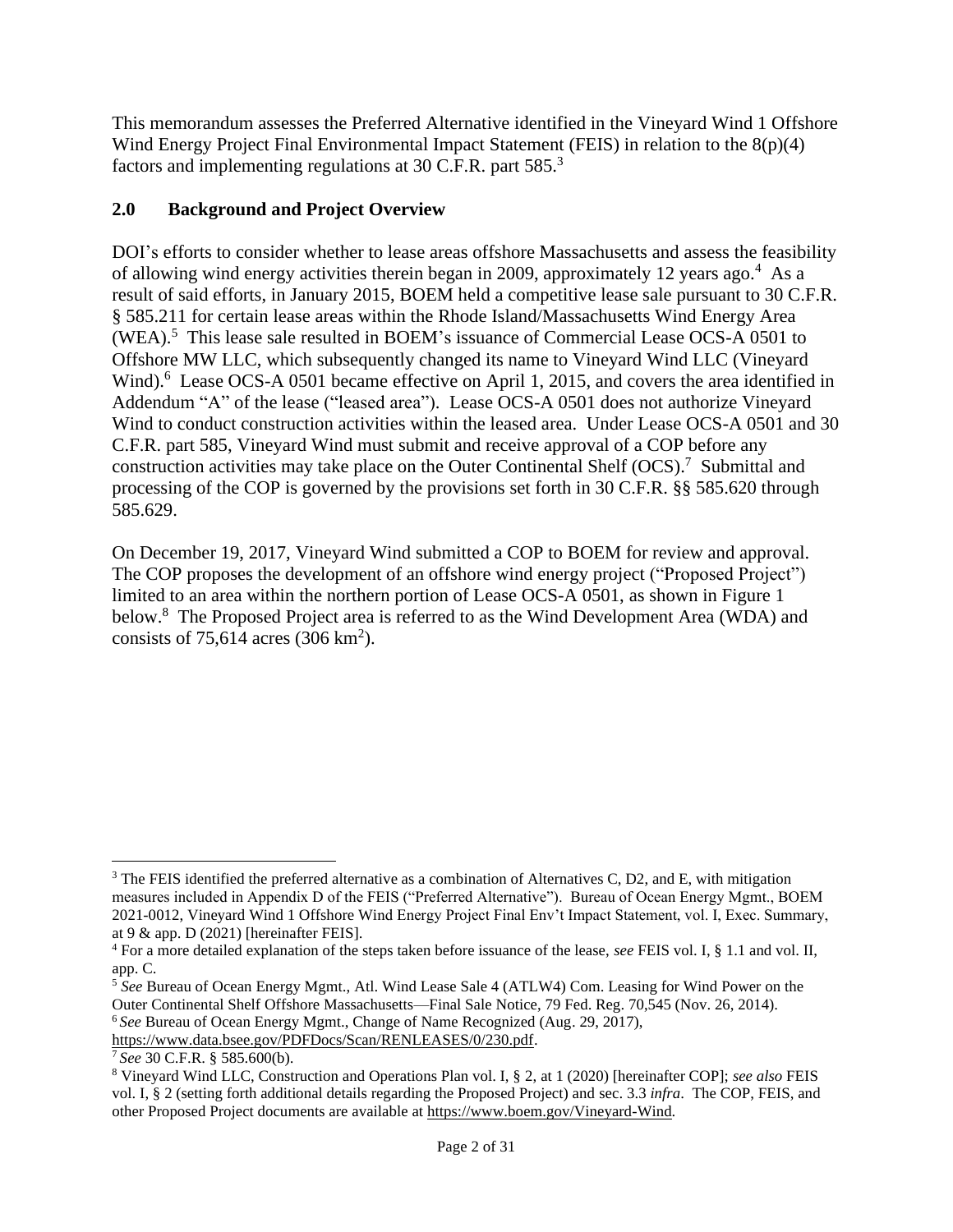

**FIGURE 1 – Project Area**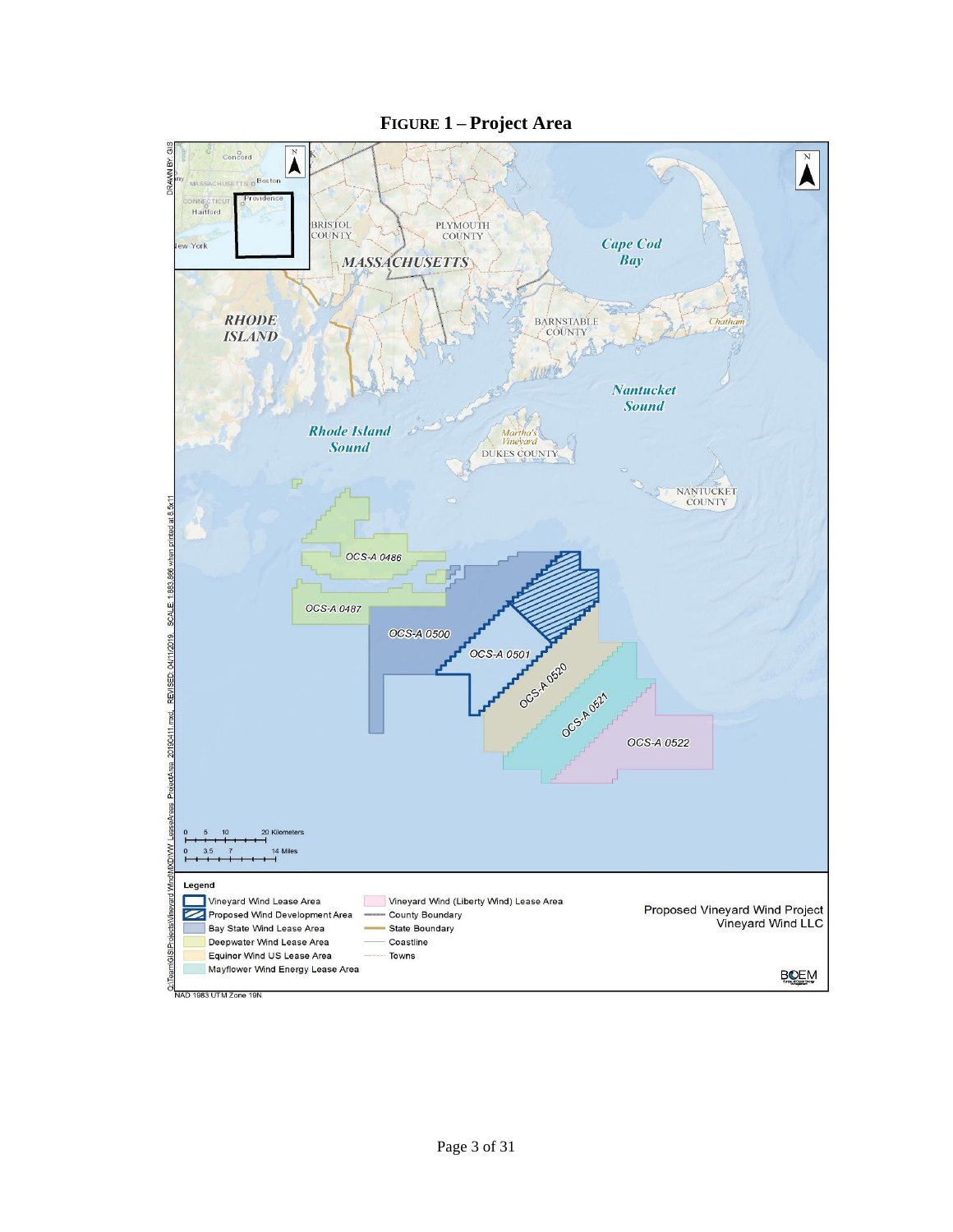Vineyard Wind has proposed the Vineyard Wind 1 Project using a Project Design Envelope (PDE) framework, under which multiple aspects of the Project are potentially variable, but would remain within the limits defined in the PDE. Within this PDE framework, the Proposed Project (Alternative A in the FEIS) consists of up to 100 wind turbine generators (WTGs) in any of the 106 identified locations, each of which would have an 8 to 14 megawatt (MW) generation capacity, and up to two electrical service platforms (ESPs). The WTGs would be placed in a grid-like array (with WTGs in rows oriented northeast-southwest and northwest-southeast) within the WDA, with typical spacing between WTGs of 0.75 to 1 nautical mile (nmi). An export cable would make landfall at Covell's Beach in the Town of Barnstable. Vineyard Wind's COP details the proposed construction, operation, and eventual decommissioning of the WTGs, electrical service platforms, and associated cabling to shore for the Project, as well as biological and physical survey information.

The Preferred Alternative, which fits within the PDE, differs from the Proposed Project in that DOI will allow 84 or fewer turbines to be installed in 100 of the 106 locations proposed by Vineyard Wind and will prohibit the installation of WTGs in 6 locations in the northern-most portion of the project area. In addition, the turbine layout would be arranged in a northsouth/east-west orientation and would have a minimum spacing of 1 nmi between them, consistent with the United States Coast Guard's (USCG) recommendations in the Final Massachusetts and Rhode Island Port Access Route Study (MARIPARS).<sup>9</sup> If BOEM approves the COP, Vineyard Wind could choose where to place the 84 or fewer turbines among the remaining 100 locations available. Under the Preferred Alternative, the export cable would still make landfall at Covell's Beach in the Town of Barnstable.

Section 585.200(b) entitles a lessee to one or more project easements, without further competition, for the purpose of installing transmission and distribution cables and appurtenances on the OCS as necessary for the full enjoyment of the lease. In accordance with 30 C.F.R. § 585.622(b), Vineyard Wind requested a project easement as part of its COP. This project easement would pass through approximately 14.3 nmi of Federal waters. The remainder of the Offshore Export Cable Corridor (OECC) would pass through approximately 20.4 nmi of state waters. The total length, from Lease OCS-A 0501 to shore, would measure approximately 34.8 nmi. Vineyard Wind's proposed project easement would accommodate two export cables, spaced 50 meters (m) apart, with a 250-m width extending outwards from each cable for a total easement width of 550 m.

#### **3.0 Section 585.628 Review**

As noted in Section 2, the regulations at 30 C.F.R. §§ 585.620 through 585.629 govern BOEM's review and processing of COPs. 30 C.F.R § 585.628 requires BOEM to review the COP and all information provided therein pursuant to 30 C.F.R. §§ 585.626 and 585.627, to determine whether the COP contains all of the information necessary to be considered complete and sufficient for BOEM to conduct technical and environmental reviews. Once BOEM determines that the COP is complete and sufficient, BOEM and the Bureau of Safety and Environmental Enforcement (BSEE) conduct a technical review, and BOEM conducts an environmental review.

<sup>9</sup> U.S. Coast Guard, USCG 2019-0131, The Areas Offshore of Massachusetts and Rhode Island Port Access Route Study (2020), https://www.navcen.uscg.gov/pdf/PARS/FINAL\_REPORT\_PARS\_May\_14\_2020.pdf.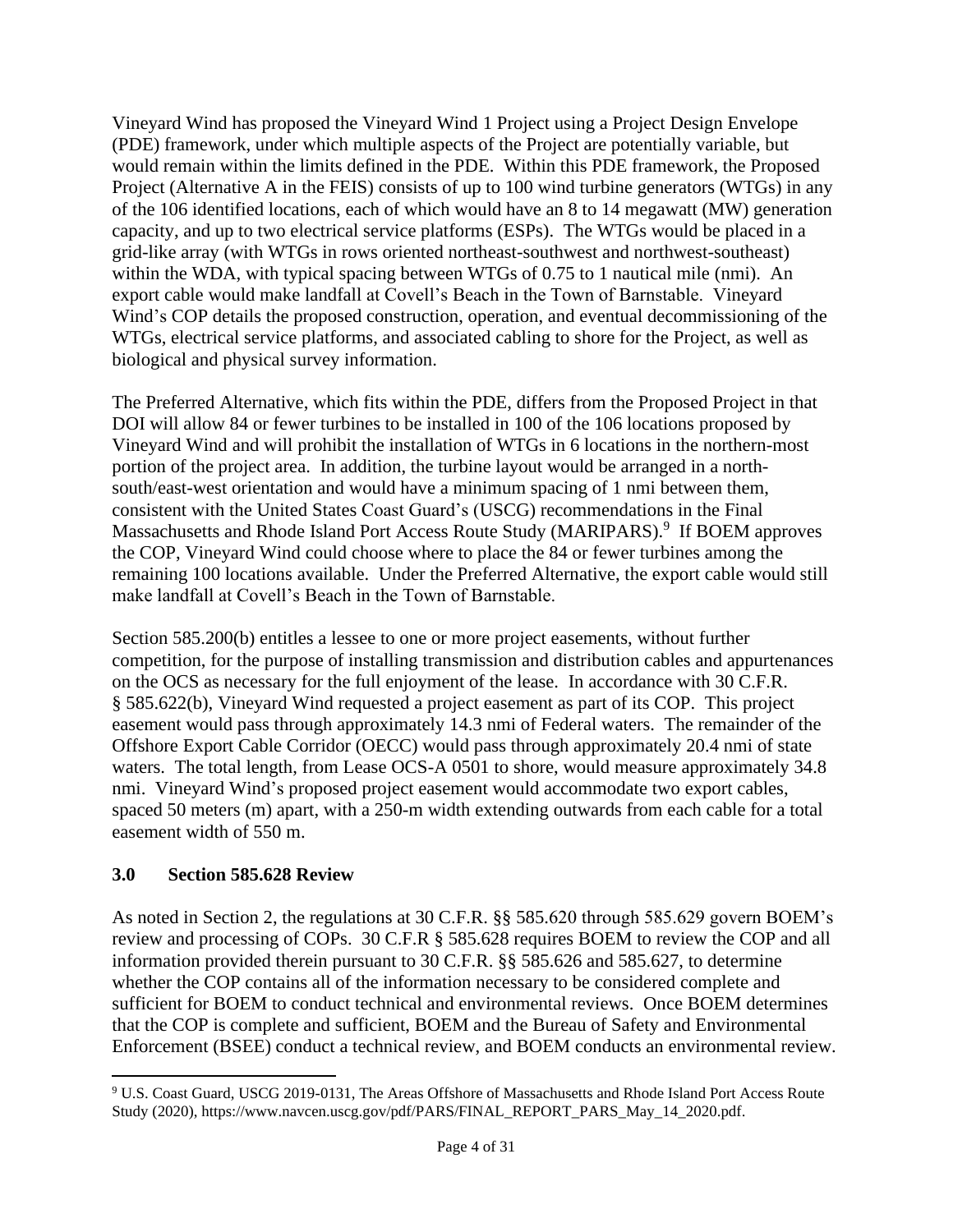As described below, BOEM's Office of Renewable Energy Programs (OREP) has completed the sufficiency, technical, and environmental reviews of the Vineyard Wind 1 COP.

## **3.1 Completeness and Sufficiency Review**

With regard to the regulations pertaining to COPs, 30 C.F.R. § 585.620 provides the general requirements of what must be described in a COP,<sup>10</sup> while 30 C.F.R. § 585.621 sets forth what a COP must demonstrate. 30 C.F.R. § 585.626 describes what specific information must be included in the COP, including the results of required surveys, as well as other project-specific information, including financial assurance. Pursuant to 30 C.F.R. § 585.627, the Lessee must submit information and certifications necessary for BOEM to comply with the National Environmental Policy Act of 1969  $(NEPA)^{11}$  and other relevant laws.

By letter dated August 23, 2017, and a revised letter submitted on October 19, 2017, Vineyard Wind requested a departure from BOEM's regulations to allow it to submit its WTG- and cablespecific geophysical and geotechnical survey and archaeological information after COP submittal, but before the completion of BOEM's environmental and historical/cultural reviews and issuance of a record of decision (ROD) on the FEIS for the COP. OREP's Projects and Coordination Branch (PCB) evaluated the departure request and coordinated BOEM's review.

On December 19, 2017, Vineyard Wind submitted a COP to BOEM for review and approval. On December 28, 2017, PCB verified that the COP included an adequate level of information required in 30 C.F.R. §§ 585.626 and 585.627 for BOEM to begin reviewing the sufficiency of that information. On January 19, 2018, BOEM approved the departure request.<sup>12</sup> On November 1, 2018, and February 15, 2019, Vineyard Wind provided the geophysical, geotechnical, and archaeological information for which it had requested the departure, thereby fulfilling its obligations under the approved departure.

PCB coordinated BOEM's sufficiency review of the Vineyard Wind 1 COP. Throughout this process, BOEM evaluated the information provided in response to its requests for additional information, as well as the updated COPs Vineyard Wind submitted, and determined that the information provided was sufficient in accordance with the regulations.

On December 1, 2020, Vineyard Wind withdrew its COP via letter, citing the need to conduct a final due diligence review of its project design resulting from the selection of the 13-MW General Electric Haliade-X turbines (Haliade-X). On January 22, 2021, Vineyard Wind submitted a letter requesting that BOEM resume its review of the existing COP, and stating that,

 $10$  Section 585.620 provides that a COP must contain information describing all planned facilities that the Lessee proposes to construct and use for its project, along with all proposed activities including the proposed construction, operations, and conceptual decommissioning plans, including the anticipated project easement(s); and describe all planned facilities to be constructed and used for the project, including onshore support facilities. *See also* Bureau of Ocean Energy Mgmt., Office of Renewable Energy Programs, Information Guidelines for a Renewable Energy Construction and Operations Plan (2020).

<sup>11</sup> 42 U.S.C. § 4321 *et seq*.

<sup>&</sup>lt;sup>12</sup> See Letter from James F. Bennett, Chief, Office of Renewable Energy Programs, Bureau of Ocean Energy Mgmt., to Rachel Pachter, Vice President, Permitting Affairs, Vineyard Wind, LLC (Jan. 19, 2018), https://www.boem.gov/about-boem/ocs-0501pdf-0.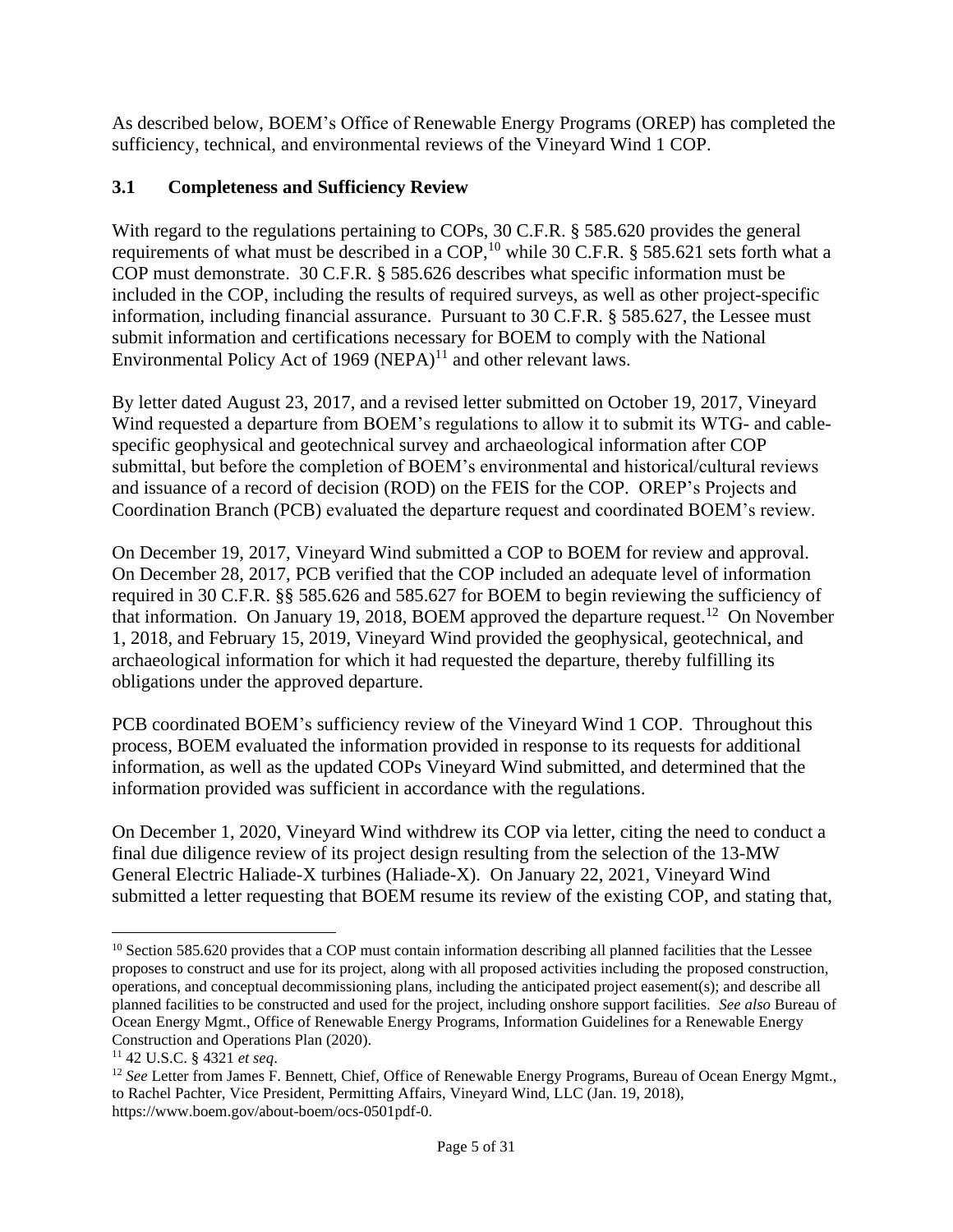based on its due diligence review, the selection of the Haliade-X would require no changes to the COP. After reviewing the information Vineyard Wind submitted, BOEM concluded on February 2, 2021, that no changes to the COP were necessary.

OREP has determined that the COP includes all the information required in 30 C.F.R. §§ 585.626 and 585.627 for the Proposed Project. If the Proposed Project is approved as modified by the Preferred Alternative, then Vineyard Wind must submit the following information no later than when it submits its Facility Design Report (FDR):

- All items required in the Memorandum of Agreement (MOA) executed under section 106 of the National Historic Preservation Act (NHPA);<sup>13</sup>
- Updated information required in 30 C.F.R.  $\S$ § 585.626(a)(1) on shallow hazards, (2) the results of the geological survey relevant to the design and siting of the facility, and (6) the overall site investigation for the facility;
- Updated location plat and cable and easement information required in 30 C.F.R. §§ 585.626(b)(5) and (7); and
- Updated information on man-made hazards such as those defined as Munitions and Explosives of Concern (MEC).<sup>14</sup>

# **3.2 Technical Review**

OREP's Engineering and Technical Review Branch (ETRB) reviewed the proposed facilities, project design, project activities, shallow hazards, geological conditions, physical and oceanographic conditions, cables, and fabrication and installation details in the COP, and coordinated with the following agencies:

- BSEE, for safety [Safety Management System (SMS) and Oil Spill Response Plan];
- Federal Aviation Administration (FAA) and National Oceanic and Atmospheric Administration (NOAA), for aviation and radar interference; and
- USCG, for vessel navigation.

Furthermore, ETRB and BSEE reviewed the statement of work and qualification submitted in the COP for the Certified Verification Agent (CVA) nomination. On May 10, 2019, BOEM approved the nomination of DNV to be the CVA for the Vineyard Wind 1 Project. DNV will review and certify that the project facilities are designed, fabricated, and installed in conformance with accepted engineering practices, as described in the FDR and the Facility Installation Report (FIR), to be submitted by Vineyard Wind if BOEM approves the COP.

As a result of said reviews, ETRB has determined that both the technical information and supporting data provided with the COP meet the requirements of 30 C.F.R. § 585.626 and are sufficient to allow the safe installation of the Proposed Project on the OCS. ETRB has also

<sup>13</sup> 54 U.S.C. § 300101 *et seq.*

<sup>&</sup>lt;sup>14</sup> MEC is a term that distinguishes specific categories of military munitions that may pose unique explosives safety risks, such as: (i) unexploded ordnance, as defined in [10 U.S.C. §](https://www.law.cornell.edu/uscode/text/10/101#e_5) 101(e)(5); (ii) discarded military munitions, as defined in [10 U.S.C. §](https://www.law.cornell.edu/uscode/text/10/2710#e_2) 2710(e)(2); or (iii) munitions constituents (MC) (e.g., TNT, cyclotrimethylenetrinitramine (RDX)), as defined i[n 10 U.S.C. §](https://www.law.cornell.edu/uscode/text/10/2710#e_3) 2710(e)(3), present in high enough concentrations to pose an explosive hazard. *See generally* Dep't of Defense, [DESR 6055.09](https://www.denix.osd.mil/ddes/home/home-documents/desr-6055-09-edition-1/DESR%206055.09%20Edition1.pdf) (2019).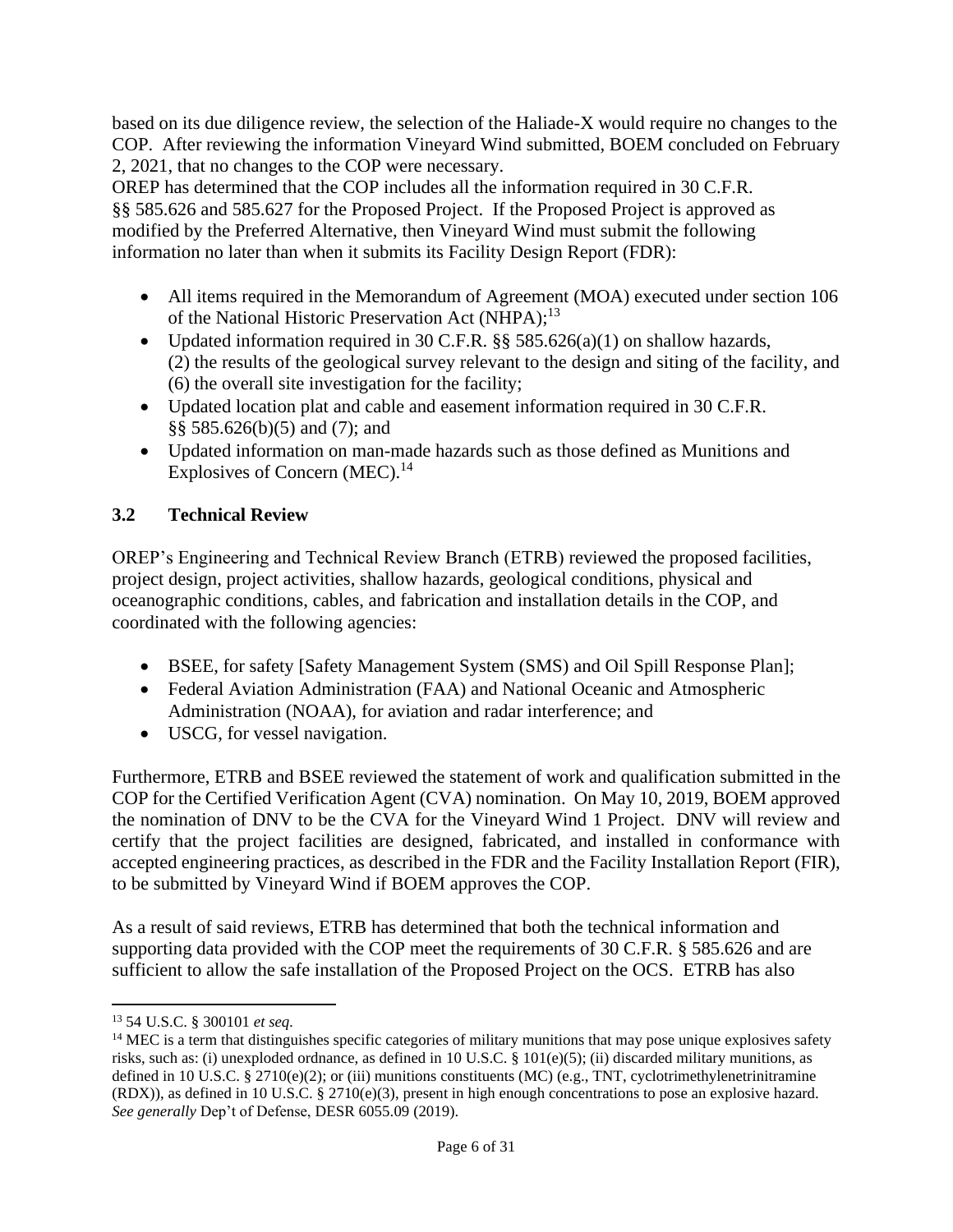concluded that the COP proposes the use of properly trained personnel and the best available and safest technology, pursuant to 30 C.F.R. § 585.621. ETRB provided the attached memorandum (Attachment A), which recommends the approval of the COP subject to the proposed conditions described therein. 15

## **3.3 Environmental Review**

OREP's Environment Branch for Renewable Energy conducted an environmental review of the COP. On March 30, 2018, BOEM published the Notice of Intent (NOI) to prepare an Environmental Impact Statement (EIS) for Vineyard Wind's COP,<sup>16</sup> which started BOEM's formal scoping process pursuant to NEPA. The Notice of Availability (NOA) of the Draft EIS (DEIS) for the Project was published on December 7, 2018. 17 The U.S. Army Corps of Engineers (USACE), the National Marine Fisheries Service (NMFS), DOI, BSEE, USCG, and the U.S. Environmental Protection Agency (USEPA) were cooperating agencies during the development and review of the FEIS. The Narragansett Indian Tribe was a cooperating tribal nation. Cooperating state agencies included the Massachusetts Office of Coastal Zone Management, the Rhode Island Coastal Resources Management Council, and the Rhode Island Department of Environmental Management.<sup>18</sup>

On June 12, 2020, BOEM published the NOA of a Supplement to the DEIS (SEIS).<sup>19</sup> The SEIS analyzed reasonably foreseeable effects from an expanded cumulative activities scenario for offshore wind development, previously unavailable fishing data, a new transit lane alternative, and changes to the COP since publication of the DEIS.

After Vineyard Wind withdrew its COP on December 1, 2020, as noted above in Section 3.1, BOEM published a notice in the *Federal Register* on December 16, 2020, informing the public that preparation of an EIS for the COP was no longer necessary and, therefore, the process had been terminated.<sup>20</sup> As also noted in Section 3.1, Vineyard Wind submitted a letter on January 22, 2021, requesting BOEM to resume its review of the COP, since, according to Vineyard Wind, its due diligence review revealed that there were no required changes. Consequently, after confirming that no changes to the COP or the SEIS were needed, BOEM announced on March 3, 2021, that it was resuming preparation of the FEIS. $^{21}$ 

On March 12, 2021, BOEM published an NOA of the FEIS in the *Federal Register*.<sup>22</sup> The FEIS identified the Preferred Alternative and included BOEM's responses to comments on the DEIS and SEIS in Appendix K. The FEIS found that the Preferred Alternative would have negligible to moderate adverse impacts on most resources, and only the potential for major adverse impacts on (i) cultural, historical, and archeological resources (not overall, but depending on the specific

<sup>15</sup> *See infra* attach. A.

<sup>&</sup>lt;sup>16</sup> Notice of Intent to Prepare an Env't Impact Statement, 83 Fed. Reg. 13,777 (Mar. 30, 2018).

<sup>&</sup>lt;sup>17</sup> Notice of Availability of a Draft Env't Impact Statement, 83 Fed. Reg. 63,184 (Dec. 7, 2018).

<sup>18</sup> For more details, *see* FEIS vol. II, app. C, § 1.2.

<sup>&</sup>lt;sup>19</sup> Notice of Availability of a Supplement to the Draft Env't Impact Statement, 85 Fed. Reg. 35,952 (June 12, 2020).

<sup>&</sup>lt;sup>20</sup> Vineyard Wind LLC's Proposed Wind Energy Facility, 85 Fed. Reg. 81,486 (Dec. 16, 2020).

<sup>&</sup>lt;sup>21</sup> Notice to Resume the Preparation of a Final Env't Impact Statement, 86 Fed. Reg. 12,494 (Mar. 3, 2021). The FEIS was made available in electronic form a[t https://www.boem.gov/vineyard-wind.](https://www.boem.gov/vineyard-wind)

<sup>22</sup> Notice of Availability of a Final Env't Impact Statement, 86 Fed. Reg. 14,153 (Mar. 12, 2021).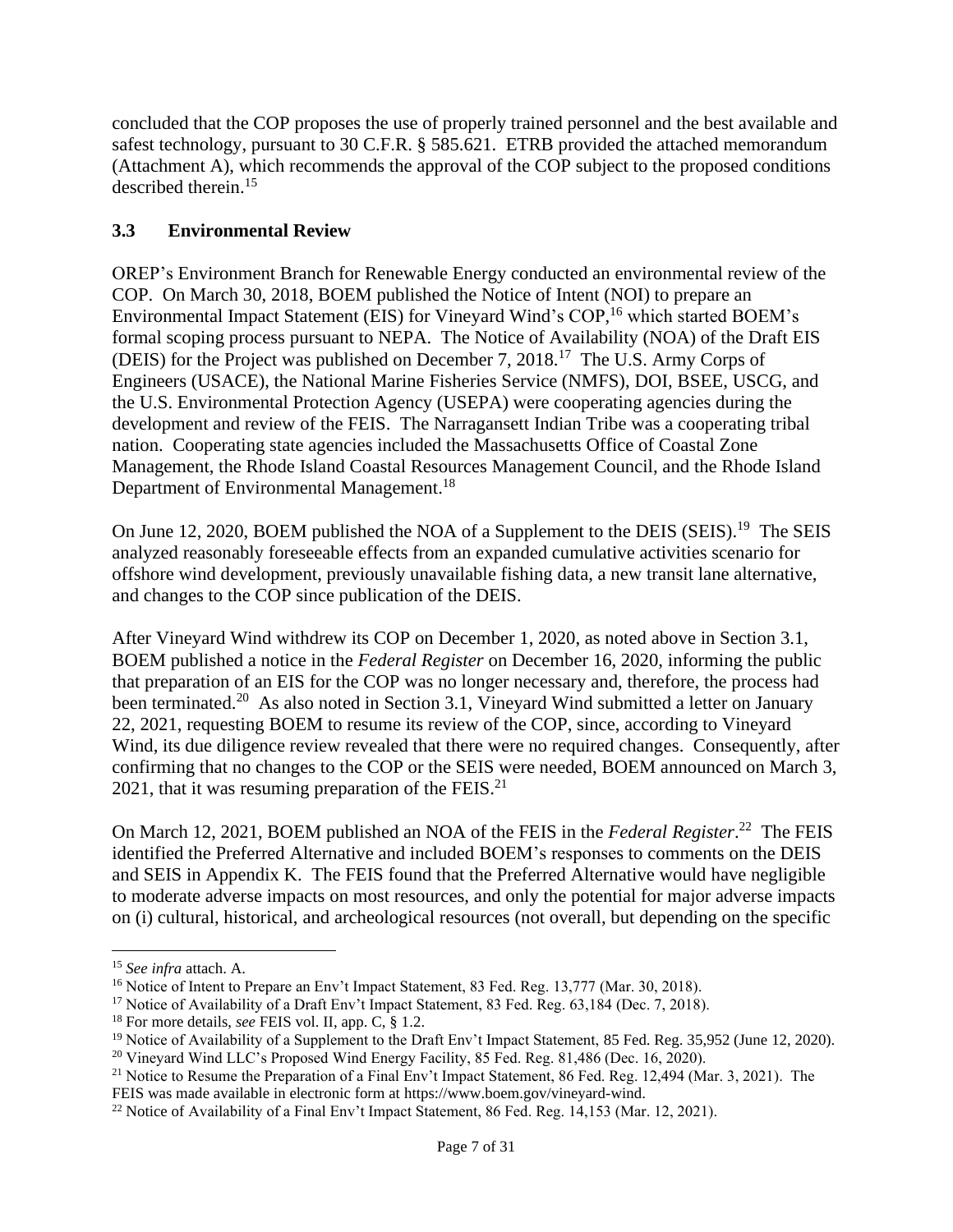resource affected); (ii) environmental justice (not overall, but depending on the specific community affected); and (iii) scientific research and surveys.<sup>23</sup> The FEIS also found that the Project could have, to some extent, beneficial impacts on the following resources: (i) coastal habitats; (ii) benthic resources; (iii) finfish, invertebrates, and essential fish habitat; (iv) marine mammals; (v) sea turtles; (vi) demographics, employment, and economics; (vii) environmental justice; (viii) recreation and tourism; (ix) air quality; (x) birds; and (xi) land use and coastal infrastructure.

Concerning impacts from future planned actions, including the Project, the FEIS found that the following resources could be subject to major impacts if future planned actions materialize and no further actions are taken to mitigate their impacts: (i) commercial fisheries and for-hire recreational fishing and (ii) scientific research and surveys. The FEIS also found that future planned actions could have beneficial impacts on the following resources: (i) demographics, employment, and economics; (ii) recreation and tourism; and (iii) land use and coastal infrastructure. The 30-day waiting period for the FEIS closed on April 12, 2021. Several consultations were conducted as part of the environmental review process. On September 11, 2020, NMFS issued a Biological Opinion (BiOp) for the Proposed Project under section 7 of the Endangered Species Act (ESA).<sup>24</sup> The BiOp concluded that the proposed activity is not likely to jeopardize the continued existence of any ESA-listed species under NMFS' jurisdiction. To minimize impacts on ESA-listed species, NMFS provided several Reasonable and Prudent Measures that must be made conditions of approval if the COP is approved.<sup>25</sup> BOEM also completed an informal consultation with the U.S. Fish and Wildlife Service (FWS).<sup>26</sup> Using the best available information, the FWS concurred with BOEM's determination that approval of the COP may affect, but is not likely to adversely affect, federally endangered or threatened birds. BOEM also completed Essential Fish Habitat (EFH) consultation under the Magnuson-Stevens Fishery Conservation and Management Act (MSA) and received conservation recommendations for consideration in the FEIS and ROD.<sup>27</sup> BOEM also consulted under section 106 of the NHPA and, through that consultation, identified historic properties that may be adversely affected by COP approval, as well as measures to resolve those effects. Consultation under section 106 of the NHPA concluded with the execution of the MOA between BOEM, Vineyard Wind, the Massachusetts Historical Commission, and the Advisory Council on Historic Preservation on May 7, 2021.

Vineyard Wind voluntarily submitted consistency certifications to the States of Rhode Island and Massachusetts under the Coastal Zone Management Act (CZMA).<sup>28</sup> The coastal management programs for the States of Rhode Island and Massachusetts concurred with Vineyard Wind's

 $23$  FEIS vol. I, Exec. Summary, at  $13-14$ .

<sup>24</sup> 16 U.S.C. § 1531 *et seq.*; *see generally* Nat'l Marine Fisheries Serv., GARFO-2019-00343, Biological Opinion, Construction, Operation, Maintenance and Decommissioning of the Vineyard Wind Offshore Energy Project (Lease OCS-A 0501) (2020), https://www.boem.gov/renewable-energy/final-biological-opinion-noaa-fisheries [hereinafter BiOp].

<sup>25</sup> *See* BiOp § 11.2.

<sup>&</sup>lt;sup>26</sup> See Letter from Thomas Chapman, Supervisor, New Eng. Field Office, Fish and Wildlife Serv., to David Bigger, PhD, Office of Renewable Energy Programs, Bureau of Ocean Energy Mgmt. (Oct. 16, 2020),

[https://www.boem.gov/renewable-energy/usfws-letter-concurrence.](https://www.boem.gov/renewable-energy/usfws-letter-concurrence)

<sup>&</sup>lt;sup>27</sup> See FEIS vol. II, apps. C, D (discussing consultation correspondence).

<sup>28</sup> 16 U.S.C. § 1451 *et seq*.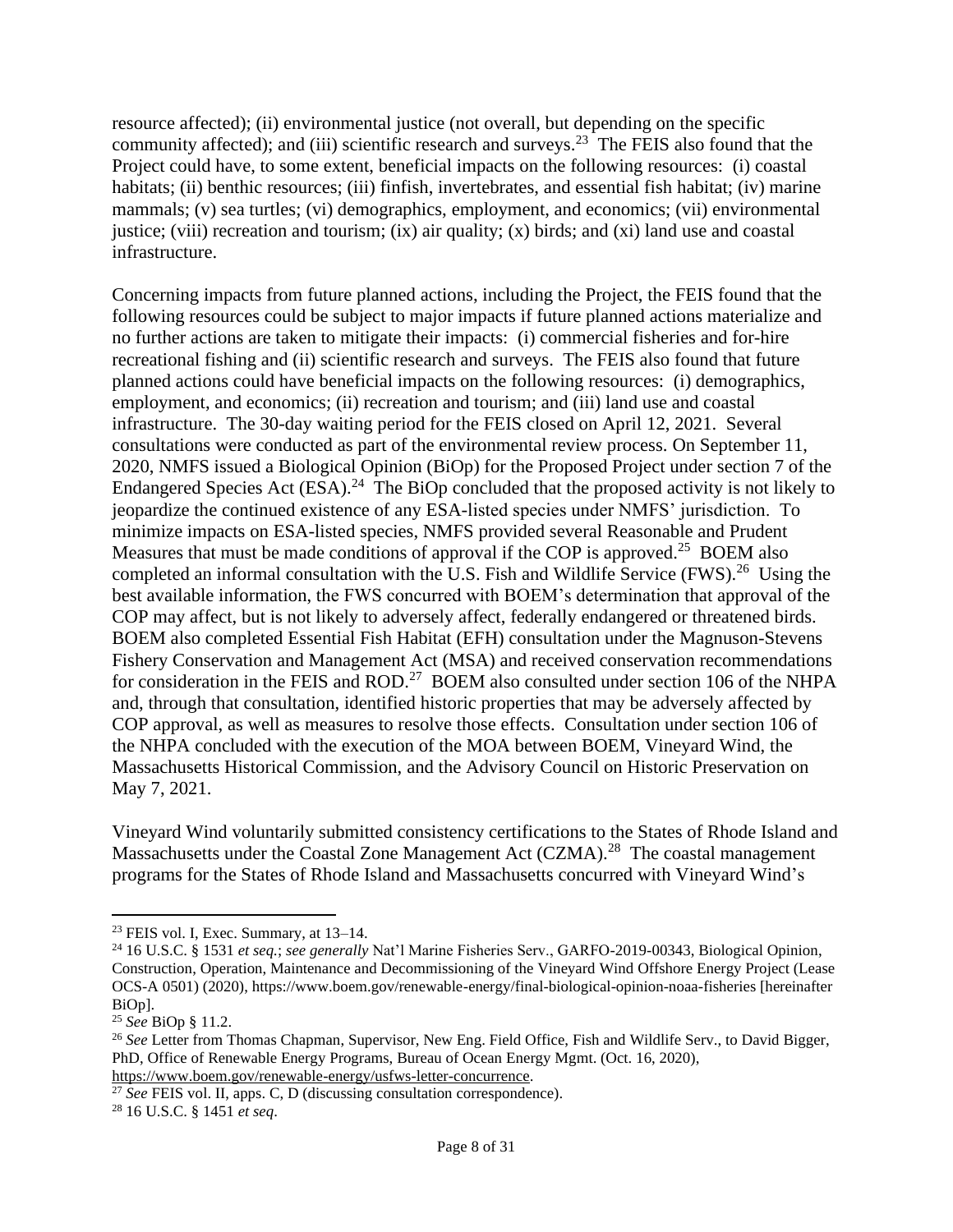consistency certification, finding that the Proposed Project is consistent to the maximum extent practicable with the enforceable policies of each state's coastal management plan. Vineyard Wind provided BOEM with the CZMA concurrence letters issued by these states.<sup>29</sup>

## **4.0 Compliance Review<sup>30</sup>**

The regulations at 30 C.F.R. part 585 set forth responsibilities for both BOEM and Vineyard Wind that are similar to those imposed by the  $8(p)(4)$  factors.<sup>31</sup> 30 C.F.R. § 585.102 requires BOEM to ensure that any activities authorized under part 585 are carried out in a manner that provides for 12 enumerated goals. Similarly, 30 C.F.R. § 585.621 requires the COP to demonstrate that Vineyard Wind has planned and is prepared to conduct the proposed activities in a manner that conforms to its responsibilities listed in 30 C.F.R. § 585.105(a), as well as seven other goals listed therein. BOEM and Vineyard Wind share some of the responsibilities (e.g., ensuring that activities are carried out in a safe manner), while others are the responsibility of either BOEM (e.g., ensuring a fair return to the United States) or Vineyard Wind (e.g., using properly trained personnel). The discussion in the following sections 4.1 to 4.12 provides an overview of how BOEM has assessed the Preferred Alternative in accordance with the  $8(p)(4)$ factors and the regulations at 30 C.F.R. part 585. Because many of these goals are related to the same topic or overlap one another, some are analyzed together.

#### **4.1 Conforms to all applicable laws, regulations, and lease provisions of Vineyard Wind's commercial lease<sup>32</sup>**

Consultations and reviews for the Proposed Project under NEPA, ESA, MSA, CZMA, and NHPA have been completed.<sup>33</sup> Further, approval of the COP would prohibit Vineyard Wind from commencing construction activities before obtaining all applicable permits and authorizations, including a Clean Water Act section 404 dredge and fill permit from the USACE, an Incidental Harassment Authorization from NMFS, and Determinations of No Hazard to Air Navigation from the FAA. Section 5.0 of the COP (Regulatory Framework) lists all expected Federal, Massachusetts, regional (county), and local-level reviews and permits for the Proposed Project.<sup>34</sup>

This memorandum assesses whether approval of the Preferred Alternative conforms with the 8(p)(4) factors and their implementing regulations.

<sup>29</sup> *See* FEIS vol. II, app. C (discussing Coastal Zone Management Act concurrences).

<sup>30</sup> *See* 43 U.S.C. § 1337(p)(4) (OCSLA Subsection 8(p)(4)); 30 C.F.R. §§ 585.102, 585.621.

<sup>31</sup> *See* 30 C.F.R. §§ 585.102, 585.621.

<sup>32</sup> *See id.* §§ 585.102(b), 585.621(a).

<sup>33</sup> *See* discussion *supra* sec. 3.3.

<sup>34</sup> *See also* FEIS vol. II, app. B, § 1, tbl. 1.3-1.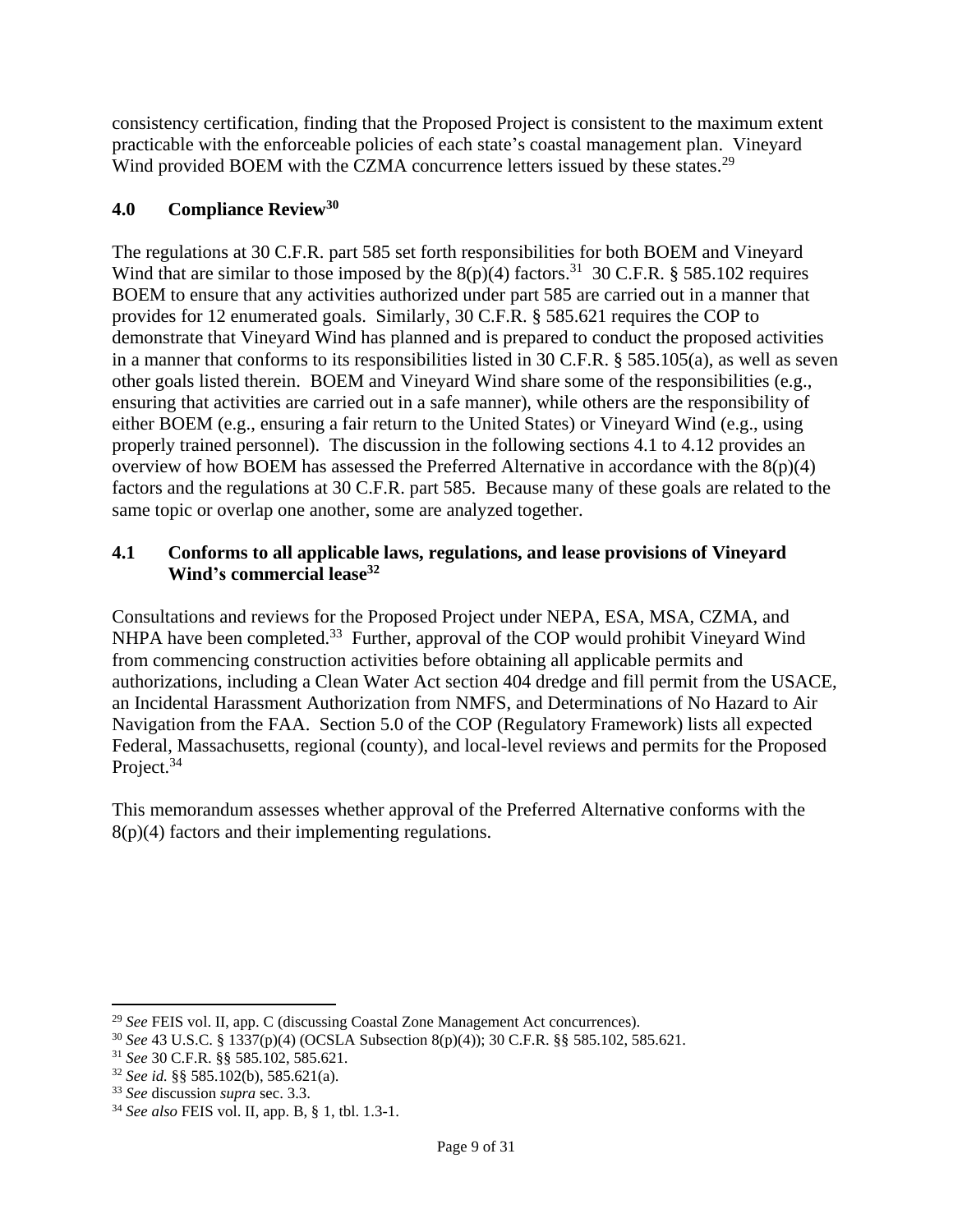#### **4.2 Safety, best available and safest technology, best management practices, and properly trained personnel<sup>35</sup>**

As provided in the COP and Vineyard Wind's January 22, 2021, letter providing project design updates, Vineyard Wind proposes the construction and operation of an 800-MW wind energy project consisting of the following major offshore components:

- 62 WTGs placed on monopile foundations connected by a network of 66-kilovolt (kV) Inter-Array Cables;
- One 800-MW conventional ESP, or two 400-MW conventional ESPs connected by an inter-link cable; and
- Two 220-kV export cables, co-located within a single OECC.<sup>36</sup>

These project specifications, as well as Vineyard Wind's selection of the Haliade-X WTG, which would be designed specifically for the Proposed Project, fit within the parameters of the PDE presented in the COP and discussed further in Section 2. The Haliade-X is GE's latest WTG and the most powerful offshore WTG in the world.<sup>37</sup> The Haliade-X is one of the most efficient ocean-based WTG platforms, with a leading capacity factor of 60 to 64 percent.<sup>38</sup> Although the Haliade-X is a new WTG, a prototype Haliade-X has been operating and generating electricity at the Port of Rotterdam since November 2019. If BOEM approves the COP, BOEM and the CVA will verify that all major components of the Proposed Project, as well as all planning, design, and construction activities, meet or exceed industry standards/certifications at the FDR/FIR stage.<sup>39</sup>

ETRB has assessed the geotechnical and geophysical information provided by Vineyard Wind and determined that the information is adequate and sufficient for ETRB to conclude that the geotechnical and geophysical characteristics of the WDA would allow for the safe installation and operation of the components as considered in both the COP and the January 22, 2021, letter. Further, OREP consulted with BSEE, USCG, FAA, and NOAA on safety requirements during the COP review process. BSEE's recommendations and relevant requirements have been incorporated into the proposed conditions of approval for the COP to ensure that this project is carried out in a safe manner.<sup>40</sup> Also, oversight of the review of future submissions (e.g., FDR and FIR activities) will allow BOEM to ensure that the "facilities are designed, fabricated, and installed in conformance with accepted engineering practices."<sup>41</sup>

<sup>35</sup> *See* 43 U.S.C. § 1337(p)(4)(A); 30 C.F.R. §§ 585.102(a)(1), 585.621(b), 585.621(e)-(g).

<sup>&</sup>lt;sup>36</sup> The DEIS and SEIS contemplated two Onshore Export Cable Routes, with alternative options within each route; however, following the publication of the SEIS, Vineyard Wind stated that all necessary state and local permits for the Covell's Beach landfall location had been acquired, and also updated its COP to officially remove the New Hampshire Avenue landfall site.

<sup>37</sup> Gen. Electric, Haliade-X Offshore Wind Turbine, https://www.ge.com/renewableenergy/wind-energy/offshorewind/haliade-x-offshore-turbine (last visited Apr. 28, 2021).

<sup>38</sup> *Id.*

<sup>39</sup> 30 C.F.R. § 585.115(e) (incorporating by reference Am. Petroleum Inst., API RP 2A-WSD, Recommended Practice for Planning, Designing and Constructing Fixed Offshore Platforms—Working Stress Design (21st ed. 2000); Errata and Supplement 1 (2002); Errata and Supplement 2 (2005); Errata and Supplement 3 (2007)). <sup>40</sup> *See infra* attach. B.

<sup>41</sup> *See* 30 C.F.R. § 585.705(a)(1).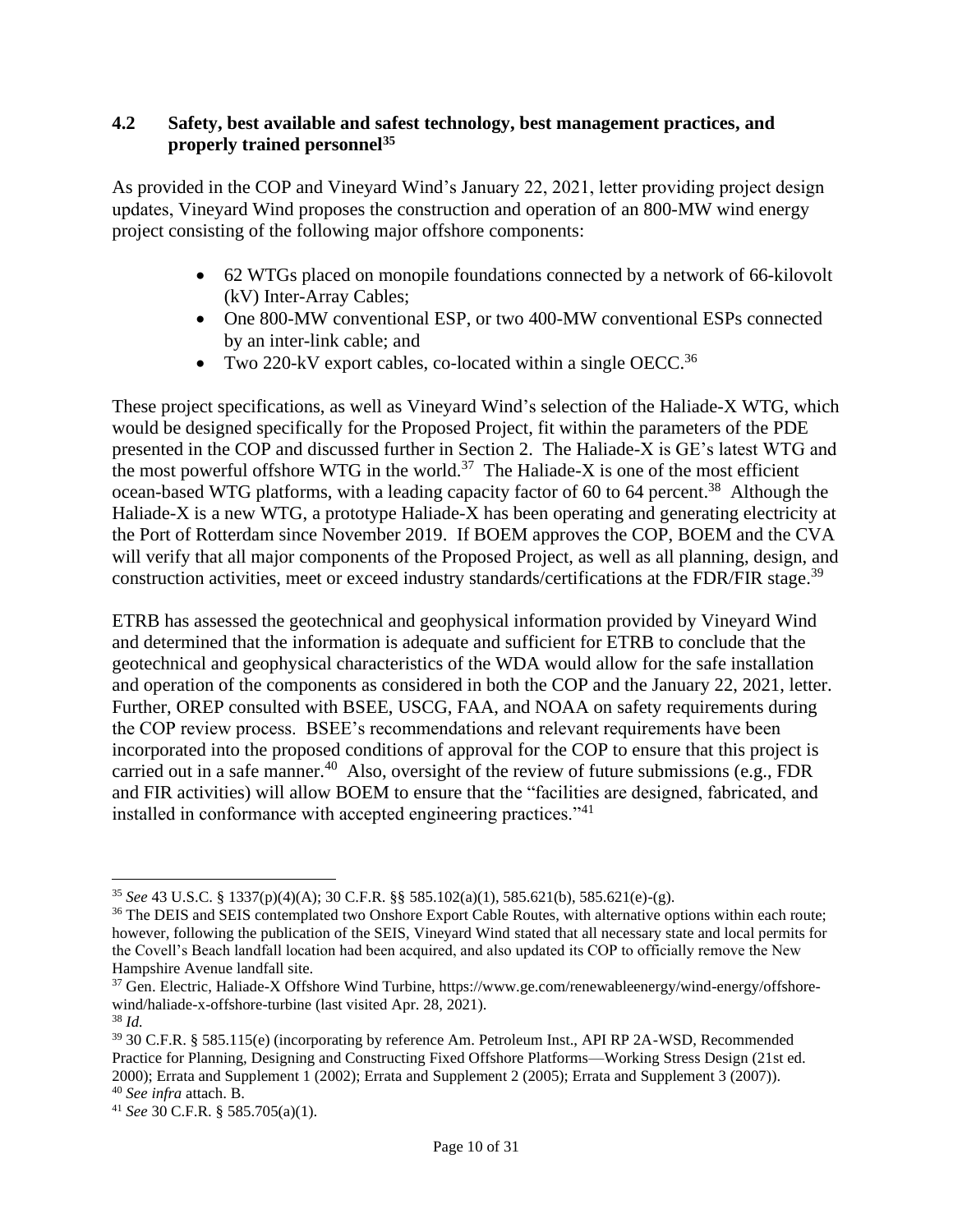BSEE also reviewed the COP to ensure that it proposes the use of properly trained and otherwise qualified personnel in the design, fabrication, and installation of facilities. The COP also provides a description of its proposed  $\text{SMS}^{42}$  as required by 30 C.F.R. § 585.627(d). The proposed SMS, which will be finalized following COP approval, if BOEM approves the COP, includes a description of the processes and procedures listed in 30 C.F.R. § 585.810(a)-(f), and how Vineyard Wind proposes to carry them out. BOEM determined that Vineyard Wind's proposals are consistent with acceptable industry practices and standards. Specifically, the SMS provides that all contractors will be fully qualified to perform the roles for which they are contracted, including any prescribed safety standards and awareness training. Vineyard Wind will provide safety orientation to familiarize contractors with any site-specific safety issues,<sup>43</sup> including USCG regulations on workplace safety and health, design and equipment, and emergency response, as well as hazard identification and risk management.

Also, as discussed in Section 4.9, approval of the Preferred Alternative would require, to the extent possible, the design of the Project to be compliant with applicable marking and lighting guidelines issued by the USCG and recommended by BOEM. Additionally, if BOEM approves the COP, BOEM will incorporate safety measures, as needed, into the Department of Defense (DoD) COP approval conditions. For example, all of Vineyard Wind's WTGs must have control mechanisms to enable operators to shut down any WTGs for national security or defense purposes within an agreed-upon timeframe following DoD notification.

Concerning Vineyard Wind's proposed easement, 30 C.F.R. § 585.628(g) limits the width of project easements to 61 m, unless safety and environmental factors during construction and maintenance of the associated cables require a greater width. OREP conducted technical and environmental reviews of Vineyard Wind's proposed 550-m easement and determined that the 550-m width was justified because of safety considerations associated with the construction and maintenance of the project's cables.<sup>44</sup> For example, the increased width of Vineyard Wind's easement would accommodate anticipated emergency cable repairs such as an omega bight joint configuration, which requires an accommodation space of up to four times the water depth extending to one side of the cable. Vineyard Wind calculated that a worst-case-scenario repair in the deepest waters would extend 156 m from the cable centerline.

Vineyard Wind has also adopted all of the best management practices identified in BOEM's 2014 report "Development of Mitigation Measures to Address Potential Use Conflicts between Commercial Wind Energy Lessees/Grantees and Commercial Fishermen on the Outer Continental Shelf.<sup>45</sup> While BOEM has adopted only the fisheries communication and outreach plan as official guidance to lessees, the report identifies considerations for project siting,

<sup>42</sup> *See* COP vol. I, app. B.

<sup>43</sup> *See* COP vol. I, app. B, §§ 6, 9.

<sup>44</sup> *See* 30 C.F.R. § 585.628(g). Also, if BOEM approves the COP and project easement, BOEM will: (i) apply any necessary avoidance buffers for the easement, as determined through BOEM's environmental and technical reviews and included as recommended conditions of COP approval; and (ii) incorporate the approved easement into the lease as Addendum D specifying the terms of the easement.

<sup>45</sup> *See* Bureau of Ocean Energy Mgmt., Office of Renewable Energy Programs, OCS Study BOEM 2014-654, Development of Mitigation Measures to Address Potential Use Conflicts between Com. Wind Energy Lessees/Grantees and Com. Fishermen on the Atlantic Outer Continental Shelf (2014),

https://www.boem.gov/sites/default/files/renewable-energy-program/Fishing-BMP-Final-Report-July-2014.pdf.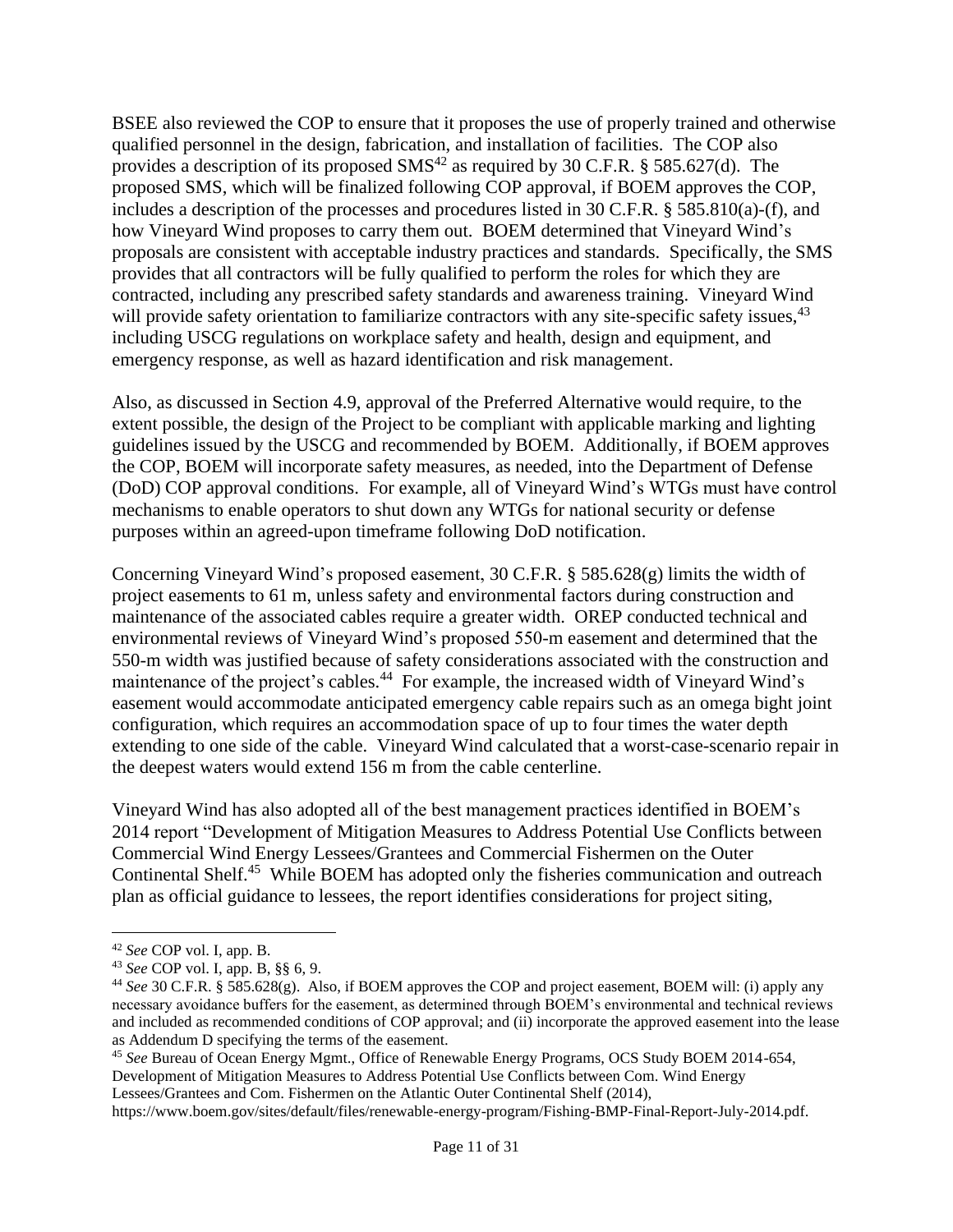navigation, access, safety, environmental monitoring, and financial compensation.<sup>46</sup> Vineyard Wind developed a public fisheries communication plan.<sup>47</sup> Vineyard Wind also has had a fulltime fisheries liaison for the duration of the project development. Measures Vineyard Wind has taken in response to the other best management practices are detailed in other parts of this memorandum.

Based on the foregoing, it has been determined that Vineyard Wind proposes to use the best available and safest technology,<sup>48</sup> best management practices,<sup>49</sup> and properly trained personnel<sup>50</sup> for the construction and operation of the Proposed Project.

### **4.3 Protection of the environment and prevention of undue harm or damage to natural resources; life (including human and wildlife); property; the marine, coastal, or human environment; or sites, structures, or objects of historical or archaeological significance 51**

Minimizing environmental impacts through the assessment of environmental resources is integral to BOEM's planning and leasing phase of offshore wind development. BOEM's efforts to protect the environment and prevent undue harm to the resources listed herein began before Lease OCS-A 0501 was issued to Vineyard Wind. For example, on February 6, 2012, as part of the WEA development process offshore Massachusetts, BOEM published in the *Federal Register* a Call for Information and Nominations ("Call") to identify locations within the offshore Call Area<sup>52</sup> in which there was industry interest to seek commercial leases for developing wind projects. The Call Area was located off the coast of Massachusetts beginning approximately 12 nmi south of Martha's Vineyard and 13 nmi southwest of Nantucket.<sup>53</sup> It contained 826,241 acres, 132 whole OCS lease blocks, and 19 partial blocks.<sup>54</sup>

After considering the comments submitted in response to the Call, BOEM excluded certain areas identified as important habitats that could be adversely affected if developed with wind

<sup>46</sup> *See* Bureau of Ocean Energy Mgmt., Office of Renewable Energy Programs, Guidelines for Providing Information on Fisheries Social and Economic Conditions for Renewable Energy Development on the Atlantic Outer Continental Shelf Pursuant to 30 CFR Part 585 (2020),

https://www.boem.gov/sites/default/files/documents/about-

boem/Social%20%26amp%3B%20Econ%20Fishing%20Guidelines.pdf.

<sup>47</sup> *See* Vineyard Wind LLC, Fisheries Commc'n Plan (7th rev. 2019),

https://static1.squarespace.com/static/5a2eae32be42d64ed467f9d1/t/5d67ff3ec44e15000183fb46/1567096638987/R ev+7+Fishery+Communication+Plan.pdf.

<sup>48</sup> *See* COP vol. I, §§ 1.5.1, 4.2.2 & apps. B, D, E.

<sup>49</sup> *See id.* vol. III, § 4, tbl. 4.1-2.

<sup>50</sup> *See id.* vol. I, §§ 4.2.2, 4.3.1, 4.3.2.

<sup>51</sup> *See* 43 U.S.C. § 1337(p)(4)(B); 30 C.F.R. §§ 585.102(a)(2), 585.621(d).

<sup>52</sup> *See* Bureau of Ocean Energy Mgmt., Massachusetts Call Area,

https://www.boem.gov/sites/default/files/uploadedFiles/BOEM/Renewable\_Energy\_Program/State\_Activities/MA% 20Call%20Area\_2-3-12.pdf.

<sup>53</sup> *See generally* Com. Leasing for Wind Power on the Outer Continental Shelf Offshore Mass.—Call for Info. and Nominations, 77 Fed. Reg. 5820 (Feb. 26, 2012).

<sup>54</sup> *Id.* at 5824.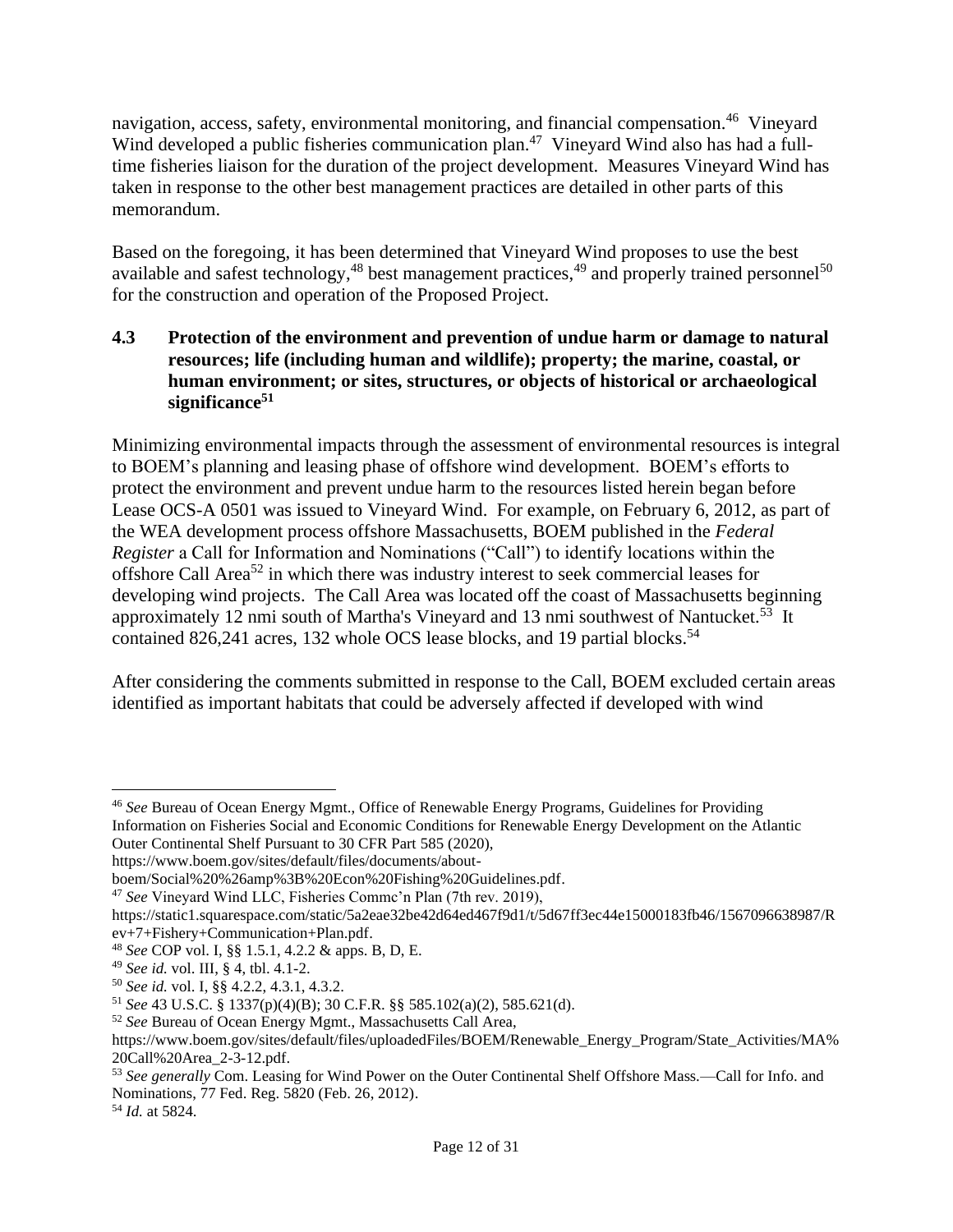turbines.<sup>55</sup> Specifically, BOEM removed from the Call Area 14 lease blocks<sup>56</sup> that overlapped with an area of high sea duck concentration, to avoid impacts to this high-value habitat.<sup>57</sup> On May 30, 2012, BOEM publicly announced the resulting WEA.<sup>58</sup> In the Environmental Assessment (EA), discussed below, BOEM evaluated the potential environmental effects of lease issuance and subsequent site assessment activities in this WEA.<sup>59</sup>

On February 6, 2012, BOEM published an NOI to prepare an EA for Commercial Wind Leasing and Site Assessment Activities on the Atlantic OCS Offshore Massachusetts. The NOI requested public comments on: important environmental issues and alternatives to be considered in the EA; measures (e.g., limitations on activities based on technology, distance from shore, or timing) that would minimize impacts to environmental resources; and socioeconomic conditions that could result from leasing, site characterization, and site assessment in and around the lease area.<sup>60</sup> In November 2012, BOEM published an NOA for the EA, which assessed reasonably foreseeable impacts resulting from commercial wind lease issuance and site characterization activities (including geophysical, geotechnical, archaeological, and biological surveys) in the WEA on the OCS offshore Massachusetts.<sup>61</sup> BOEM considered the comments received on the EA and, on June 18, 2014, published in the *Federal Register* an NOA for a Revised EA and Finding of No Significant Impact  $(FONSI)$ .<sup>62</sup> Also, it is worth noting that issuance of Lease OCS-A 0501 took place after the successful completion of all applicable consultations on protected resources. For a more detailed discussion of the leasing process for Lease OCS-A 0501 and the environmental consultations performed, see section 1.5.2 of the Revised EA.

As described in Section 3.3 above, BOEM analyzed in the FEIS the potential environmental effects of the proposed activities described in the COP. Appendix D of the FEIS specifically references measures to be taken or mitigations recommended to protect the environment. BOEM has also engaged in consultations under the ESA, the MSA, and the NHPA. As a result of the

<sup>55</sup> Bureau of Ocean Energy Mgmt., Mass. Leases OCS-A 0500 (Bay State Wind) and OCS-A 0501 (Vineyard Wind), https://www.boem.gov/renewable-energy/state-activities/massachusetts-leases-ocs-0500-bay-state-wind-andocs-0501 (last visited Apr. 28, 2021).

<sup>56</sup> *See* Bureau of Ocean Energy Mgmt., Announcement of Area Identification: Com. Wind Energy Leasing on the Outer Continental Shelf Offshore Mass. 3 fig. 1 (May 30, 2012),

https://www.boem.gov/sites/default/files/uploadedFiles/BOEM/Renewable\_Energy\_Program/State\_Activities/MA\_ AreaID\_Announcement\_052412\_Final.pdf.

 $157$  *Id.* at 1–2.

<sup>58</sup> *Id*.

<sup>59</sup> Bureau of Ocean Energy Mgmt., Mass. Leases OCS-A 0500 (Bay State Wind) and OCS-A 0501 (Vineyard Wind), https://www.boem.gov/renewable-energy/state-activities/massachusetts-leases-ocs-0500-bay-state-wind-andocs-0501 (last visited Apr. 28, 2021).

<sup>60</sup> Com. Wind Leasing and Site Assessment Activities on the Atl. Outer Continental Shelf Offshore Mass., 77 Fed. Reg. 5830 (Feb. 6, 2012).

<sup>61</sup> Env't Assessment for Potential Com. Wind Lease Issuance and Site Assessment Activities on the Atl. Outer Continental Shelf (OCS) Offshore Mass., 77 Fed. Reg. 66,185 (Nov. 2, 2012). The EA did not analyze the development and operation of a wind energy facility since Lease OCS-A-0501 did not authorize the construction of an OCS facility and, at the time the EA was prepared, there was no proposal for a wind energy project that could be meaningfully evaluated under NEPA.

 $62$  Com. Wind Lease Issuance and Site Assessment Activities on the Atl. Outer Continental Shelf (OCS) Offshore Mass., 79 Fed. Reg. 34,781 (June 18, 2014). The revised EA and FONSI are available at

https://www.boem.gov/sites/default/files/renewable-energy-program/State-Activities/MA/Revised-MA-EA-2014.pdf.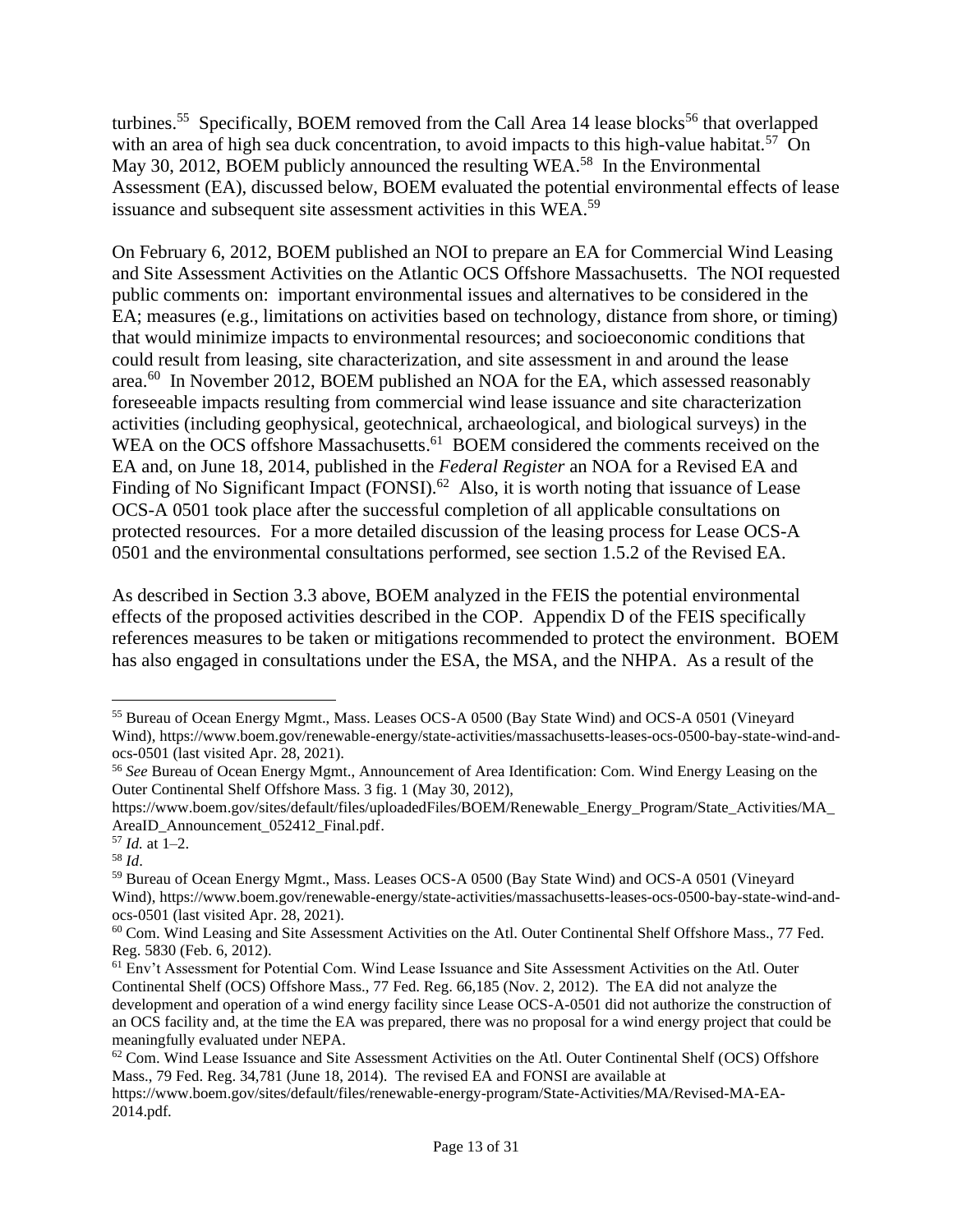ESA consultation, NMFS issued the BiOp for the Proposed Project on September 11, 2020. The BiOp concluded that approval of the COP is not likely to jeopardize the continued existence of fin, sei, sperm, or North Atlantic Right Whales (NARW), the Northwest Atlantic Distinct Population Segment (DPS) of loggerhead sea turtles, or the North Atlantic DPS of green sea turtles, Kemp's ridley or leatherback sea turtles.<sup>63</sup> NMFS also concluded that the proposed action is not likely to adversely affect blue whales, the Northeast Atlantic DPS of loggerhead sea turtles, or any DPS of Atlantic sturgeon; thus, it is also not likely to jeopardize the continued existence of these species. NMFS also found that the proposed action will have no effect on critical habitat designated for the NARW.

In response to BOEM's informal ESA consultation with FWS, the service issued a letter dated October 16, 2020, concurring with BOEM's determination that the Proposed Project may affect, but is not likely to adversely affect, three listed species of birds (i.e., roseate terns, piping plovers, and red knots). 64

BOEM also conducted an EFH consultation with NMFS to analyze potential adverse impacts of the Project on EFH. NMFS issued a Final EFH Assessment in April 2019, concluding that the adverse impacts associated with the construction and installation, operations and maintenance, and decommissioning of the Proposed Project are likely to have impacts that are temporary or small in proportion to the overall habitat available regionally.<sup>65</sup> To avoid and reduce effects of the proposed action, NMFS provided 12 conservation recommendations. BOEM responded to NMFS regarding how each of the conservation recommendations would be applied for the Proposed Project. BOEM fully or partially adopted 10 of the 12 recommended measures. Two measures were not adopted as they were either not technically feasible or beyond BOEM's regulatory authority.

BOEM also engaged in consultation under section 106 of the NHPA with the Advisory Council on Historic Preservation, the State Historic Preservation Officers for both Massachusetts and Rhode Island, the National Park Service, Indian Tribes, USACE, Vineyard Wind, and several organizations with an interest in the affected historic properties. 66 Through that consultation, BOEM identified historic properties that may be adversely affected by activities resulting from COP approval, as well as measures to resolve those effects. Because BOEM's selection of the Preferred Alternative would result in a turbine layout with locations different from those where Vineyard Wind performed its marine archeological surveys, Vineyard Wind and other consulting parties agreed in the MOA to measures to defer the identification of potential historic properties around some turbine locations.<sup>67</sup> These measures require Vineyard Wind to investigate and identify historic properties within the area of potential effects that have not already been fully surveyed and to either avoid them or take additional, appropriate measures.

<sup>63</sup> *See* BiOp at 289.

<sup>64</sup> *See* Letter from Thomas Chapman, Supervisor, New Eng. Field Office, Fish and Wildlife Serv., to David Bigger, PhD, Office of Renewable Energy Programs, Bureau of Ocean Energy Mgmt. (Oct. 16, 2020).

<sup>65</sup> *See* Bureau of Ocean Energy Mgmt., Office of Renewable Energy Programs, Essential Fish Habitat Assessment (2019), https://www.boem.gov/renewable-energy/vineyard-wind-efh-assessment.

<sup>66</sup> For a full list of consulting parties, *see* Bureau of Ocean Energy Mgmt., Finding of Adverse Effect for the Vineyard Wind 1 Project Construction and Operations Plan app. A-2 (Nov. 13, 2020),

https://www.boem.gov/sites/default/files/documents/oil-gas-energy/Vineyard-Wind-Finding-of-Adverse-Effect.pdf. <sup>67</sup> *See* MOA, Article III; 36 CFR § 800.4.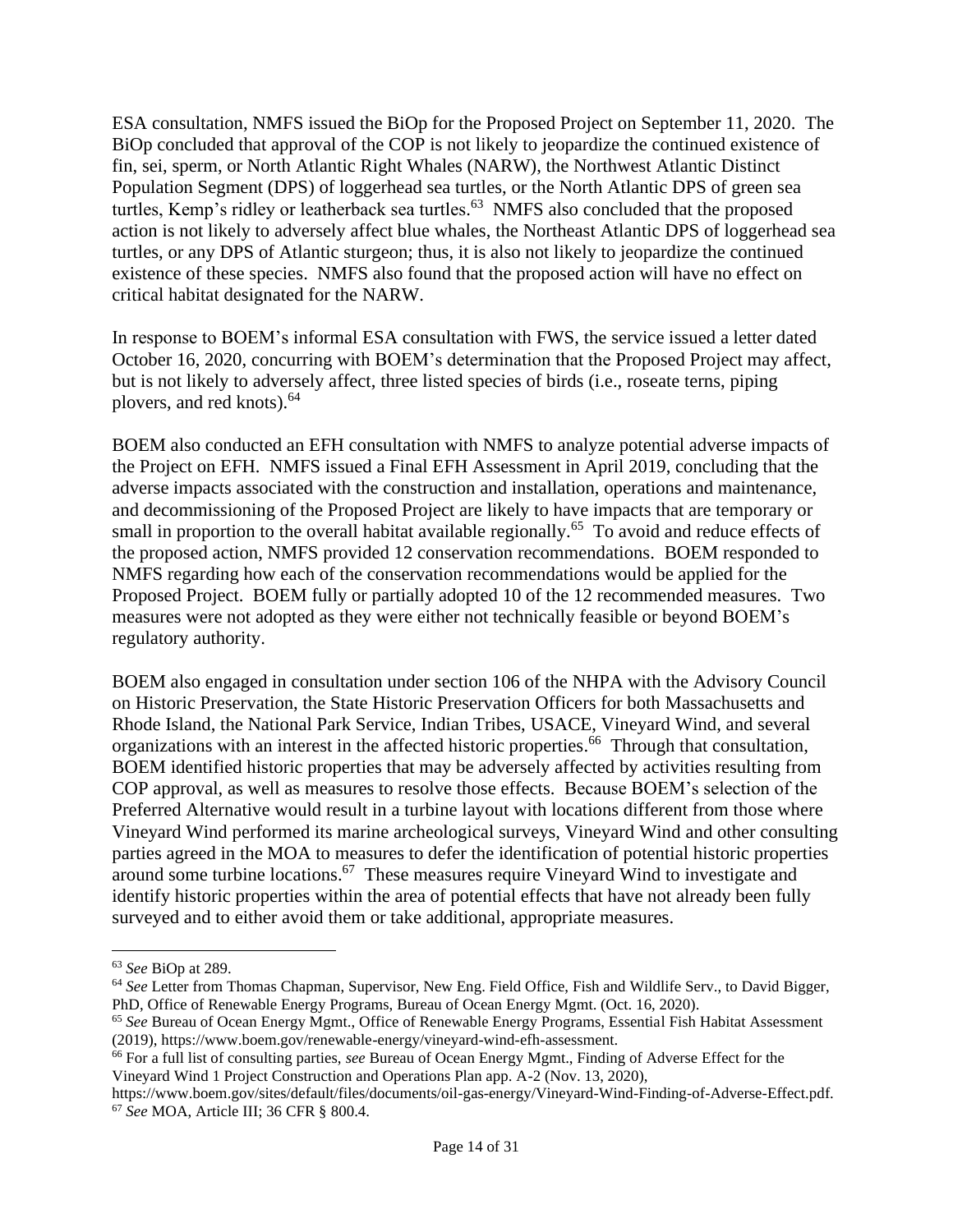The COP proposed impact avoidance, minimization, and mitigation measures, some of which BOEM included in its environmental analysis and consultations. Measures proposed by Vineyard Wind can be found in section 4.2 of the COP and the 2019 COP addendum, and include measures to avoid, minimize, and mitigate impacts to resources such as air quality, birds, and bats, among others.<sup>68</sup> Some of these resource protection measures were the result of the consultations performed by Vineyard Wind under the CZMA with the states of Massachusetts and Rhode Island, which, as noted in Section 3.3, issued letters concurring with Vineyard's certification that approval of the Project would be consistent with their enforceable policies.<sup>69</sup> If BOEM approves the COP, BOEM will incorporate Vineyard Wind's proposed measures as COP conditions of approval and require Vineyard Wind to comply with all measures and commitments resulting from state consistency determinations.

BOEM's Preferred Alternative also includes mitigation and monitoring measures to avoid or reduce impacts on existing ocean uses and on environmental and socioeconomic resources associated with construction, operation, and maintenance activities across the various resource areas analyzed in the FEIS. Table D-1 in Appendix D of the FEIS contains resource-by-resource details on mitigation and monitoring measures considered for the Preferred Alternative.

Based on the foregoing, BOEM has determined that approval of the COP as contemplated under the Preferred Alternative will result in the protection of the environment and prevention of undue harm or damage to natural resources; life (including human and wildlife); property; the marine, coastal, or human environment; or sites, structures, or objects of historical or archaeological significance.

#### **4.4 Prevention of waste and conservation of natural resources<sup>70</sup>**

Natural resources are defined in 30 C.F.R. § 585.112 to "include, without limiting the generality thereof, renewable energy, oil, gas, and all other minerals (as defined in section 2(q) of the OCS Lands Act), and marine animal and marine plant life." In this Section 4.4 analysis, BOEM is focused on the prevention of waste and conservation of natural resources only in the context of *wind energy resources, oil and gas, and marine minerals*. While reviewing this COP, BOEM considered how the Proposed Project would prevent waste by considering the location, installation, and operation of wind energy facilities proposed in the COP. Discussion of the conservation of *marine animal and plant life* can be found in Section 3.3 and the FEIS [section 3, Affected Environment and Environmental Consequences], both of which consider how BOEM addresses the Project's impacts on the marine environment.

Lease OCS-A 0501 was developed through a comprehensive planning process, as discussed in section 1.1 and Appendix C of the FEIS. The initial stages of the planning process evaluated

<sup>68</sup> COP vol. III, § 4.2; Vineyard Wind LLC, Draft Construction and Operations Plan, Addendum to Volumes I, II, and III (2019), https://www.boem.gov/sites/default/files/documents/renewable-energy/state-activities/Vineyard-Wind-COP-Addendum-Final.pdf.

<sup>69</sup> *See* FEIS vol. II, app. C (CZMA concurrences).

<sup>70</sup> *See* 43 U.S.C. §§ 1337(p)(4)(C)-(D); 30 C.F.R. §§ 585.102(a)(3)-(4), 585.105(a).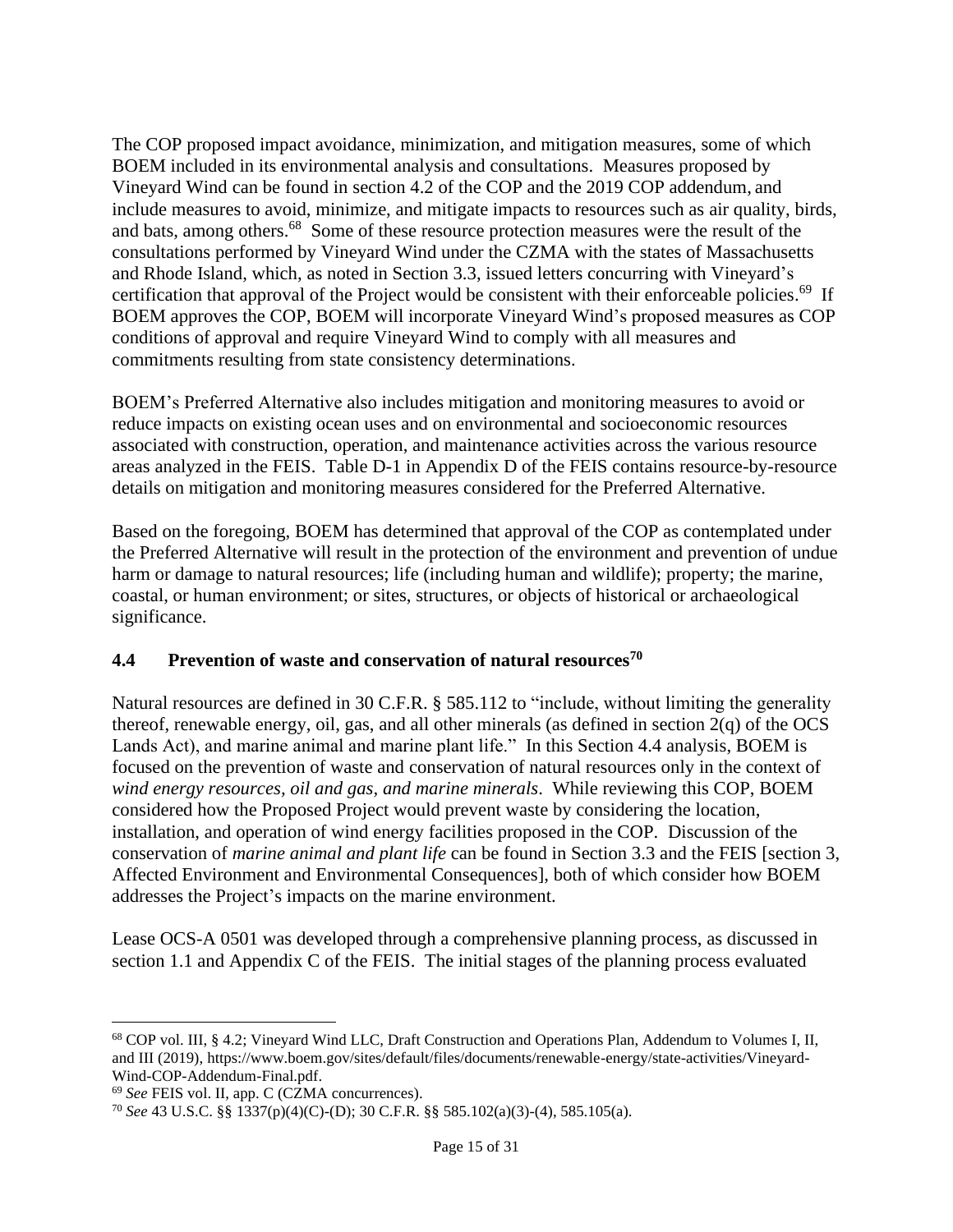natural resources in the region and removed from consideration areas that would be incompatible with oil, gas, and other mineral extraction activities in the area covered by Lease OCS-A 0501.

The technical information (including the prevailing wind speed and direction) provided to BOEM in a National Renewable Energy Laboratory (NREL) report, as a result of an interagency agreement between BOEM and NREL, heavily influenced the number, size, and orientation of the Massachusetts lease areas (Nos. 500, 501, and 520-522).<sup>71,72</sup> While delineating these lease areas based on this technical information, BOEM sought to equalize the amount of shallow water in each of the leasing areas and minimize external wake effects.<sup>73</sup> For example, BOEM delineated the lease lines on a 45-degree southwest-to-northeast diagonal to align with the prevailing southwest wind direction.<sup>74, 75</sup>

The proposed COP reflects current industry practices (e.g., equipment, design, and orientation) for the region in which the Project will be located. The mitigation measures to be adopted with the selection of the Preferred Alternative strike a rational balance between deconflicting OCS uses and maximizing the harvesting of the wind energy resource in the area where the Project is proposed to be located. Indeed, the Alternative D2 component of the Preferred Alternative is consistent with the "developers' agreement" (discussed further in Section 4.7), in which Vineyard Wind and four other leaseholders off Massachusetts and Rhode Island proposed 1 x 1 nmi spacing in an east-west/north-south formation in November 2019 to prevent irregular transit corridors, despite significant reductions in their resulting area available for offshore wind development.<sup>76</sup>

Therefore, while BOEM is cognizant that the Alternative D2 layout does not maximize the potential wind energy produced, the Preferred Alternative strikes a rational balance between the conservation of natural resources and the prevention of interference with reasonable uses of the OCS.

#### **4.5 Coordination with relevant Federal agencies<sup>77</sup>**

Throughout BOEM's regulatory process, BOEM engaged with relevant Federal agencies to obtain expert advice, comply with regulatory requirements, and ensure proper coordination. Documentation of this coordination with Federal agencies through BOEM's Intergovernmental Renewable Energy Task Force meetings, Habitat Working Groups, Fisheries Working Groups, and public meetings from the early pre-lease planning stages to the Area Identification process

https://www.nrel.gov/docs/fy14osti/60942.pdf.

<sup>71</sup> W. Musial, Z. Parker, J. Fields, G. Scott, and D. Elliott, Nat'l Renewable Energy Lab'y, Assessment of Offshore Wind Energy Leasing Areas for the BOEM Mass. Wind Energy Area (2013),

<sup>&</sup>lt;sup>72</sup> Bureau of Ocean Energy Mgmt., Office of Renewable Energy Programs, Decision Mem., Options for the BOEM Director to Consider Regarding the Lease Areas for the Mass. Offshore Wind Lease Sale (Mar. 12, 2014). <sup>73</sup> *Id.*

<sup>74</sup> Musial, et al., Nat'l Renewable Energy Lab'y, *supra* note 72.

<sup>75</sup> Bureau of Ocean Energy Mgmt., Office of Renewable Energy Programs, Options for the BOEM Director, *supra* note 73.

<sup>76</sup> *See* Letter from Equinor Wind US, Eversource Energy, Mayflower Wind, Orsted North America Inc., and Vineyard Wind LLC, to Michael Emerson, Director, Marine Transportation Systems (CG-5PW), U.S. Coast Guard (Nov. 1, 2019).

<sup>77</sup> *See* 43 U.S.C. § 1337(p)(4)(E); 30 C.F.R. § 585.102(a)(5).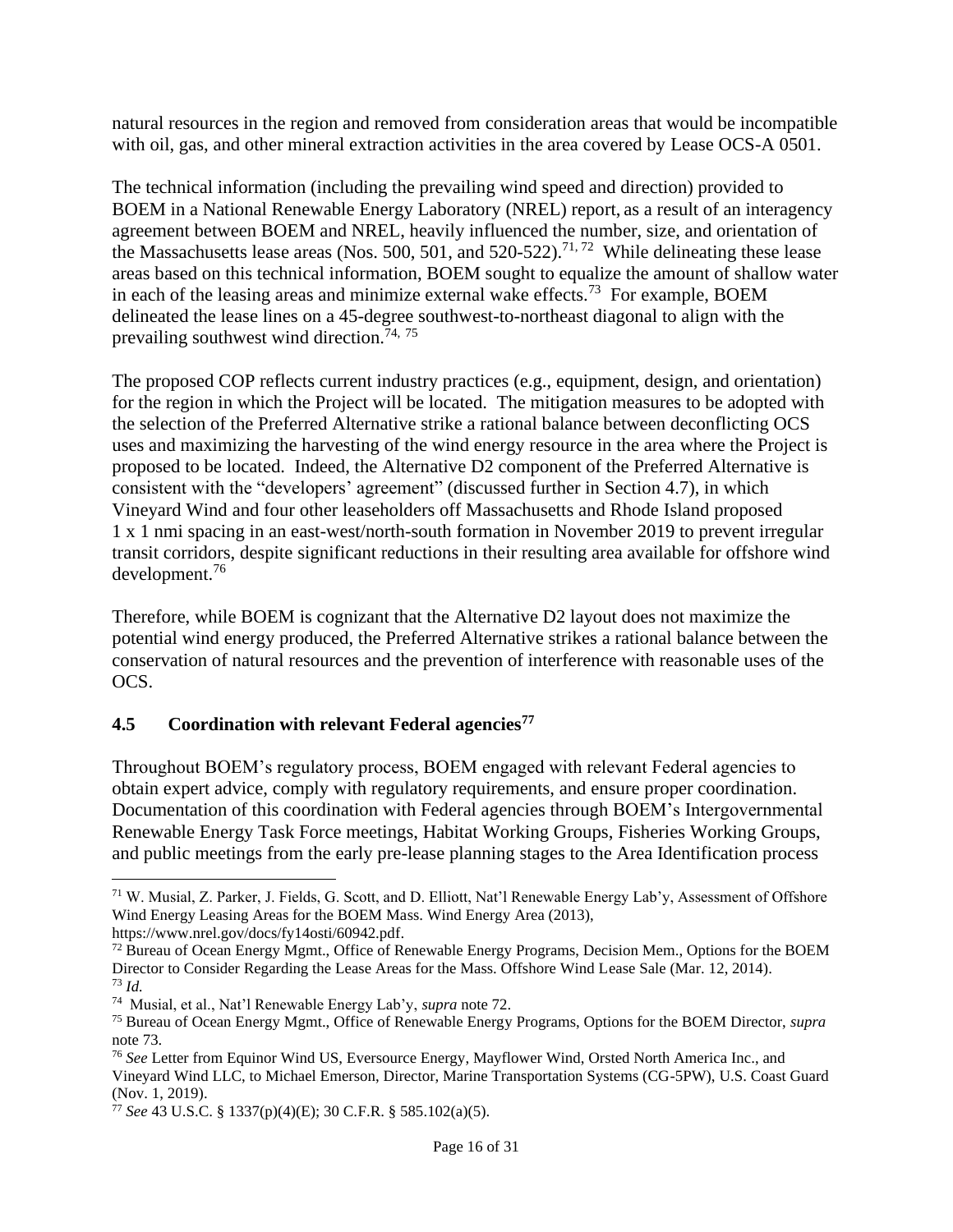(which resulted in the final WEA and, in turn, the lease area for the Vineyard Wind 1 Project) can be found in Section 1.5.2 of the Revised  $EA$ <sup>78</sup> Throughout the environmental and technical review of the COP, BOEM met with various Federal agencies, including BSEE, Department of the Navy (DON), EPA, USACE, FWS, NOAA, North American Aerospace Defense Command (NORAD), United States Air Force (USAF), and USCG. Furthermore, during the EIS process, BOEM met with the Cooperating and Participating agencies approximately 12 times. Many of these meetings were to obtain concurrence on decision points as required under the previous One Federal Decision process. In addition, BOEM hosted three sets of five public meetings (scoping, DEIS, and SEIS).<sup>79</sup> Furthermore, both NOAA and the USACE have extensively participated in the preparation of the FEIS and have indicated their intention to adopt it and sign a joint ROD with BOEM.

#### **4.6 Protection of national security interests of the United States<sup>80</sup>**

At each stage of the regulatory process involving Lease OCS-A 0501, BOEM has consulted with the DoD for the purposes of assessing national security considerations in its decision-making processes. Before publishing the Request for Interest (RFI) on December 29, 2010 – to gauge the level of commercial interest in wind energy development offshore Massachusetts ${}^{81}$  – BOEM consulted on multiple RFI drafts with DoD, NMFS, and the State of Massachusetts during several Task Force meetings and consultations.<sup>82</sup> Furthermore, BOEM consulted with DoD on the Revised EA (described above in Section 4.3), which examined the potential environmental effects of issuing commercial wind energy leases and approving site assessment activities in the Massachusetts WEA.<sup>83</sup> The WEA contained no USACE-established danger zones or restricted areas,<sup>84</sup> and also had no military training routes or restricted airspaces directly overhead. However, the WEA was within the Narragansett Bay Operating Area, and most of the WEA was

<sup>78</sup> Bureau of Ocean Energy Mgmt., OCS EIS/EA BOEM 2014-603, Com. Wind Lease Issuance and Site Assessment Activities on the Atl. Outer Continental Shelf Offshore Mass. (2014),

https://www.boem.gov/sites/default/files/renewable-energy-program/State-Activities/MA/Revised-MA-EA-2014.pdf.

<sup>79</sup> *See* FEIS vol. II, app. C, § 1 (detailing consultation and coordination process with other Federal and State agencies).

<sup>80</sup> *See* 43 U.S.C. § 1337(p)(4)(F); 30 C.F.R. §§ 585.102(a)(6), 585.621(c).

<sup>81</sup> Bureau of Ocean Energy Mgmt., Mass. Leases OCS-A 0500 (Bay State Wind) and OCS-A 0501 (Vineyard Wind), https://www.boem.gov/renewable-energy/state-activities/massachusetts-leases-ocs-0500-bay-state-wind-andocs-0501 (last visited Apr. 28, 2021).

<sup>82</sup> Bureau of Ocean Energy Mgmt., Office of Renewable Energy Programs, OCS EIS/EA BOEM 2014-603, Com. Wind Lease Issuance and Site Assessment Activities on the Atl. Outer Continental Shelf Offshore Mass., Revised Env't Assessment 8–9 (2014), https://www.boem.gov/sites/default/files/renewable-energy-program/Fishing-BMP-Final-Report-July-2014.pdf.

<sup>83</sup> Bureau of Ocean Energy Mgmt., Mass. Leases OCS-A 0500 (Bay State Wind) and OCS-A 0501 (Vineyard Wind), *supra*, note 82.

<sup>&</sup>lt;sup>84</sup> Danger zones are water areas used for various hazardous operations and may be closed to the public on either a full-time or intermittent basis. Restricted areas are water areas where public access is limited or prohibited. In general, restricted areas provide security for Government property or public protection from damage or injury from the Government's use of that area. *See* Bureau of Ocean Energy Mgmt., Office of Renewable Energy Programs, OCS EIS/EA BOEM 2014-603, Com. Wind Lease Issuance and Site Assessment Activities on the Atl. Outer Continental Shelf Offshore Mass: Revised Env't Assessment 219 (2014),

https://www.boem.gov/sites/default/files/renewable-energy-program/Fishing-BMP-Final-Report-July-2014.pdf.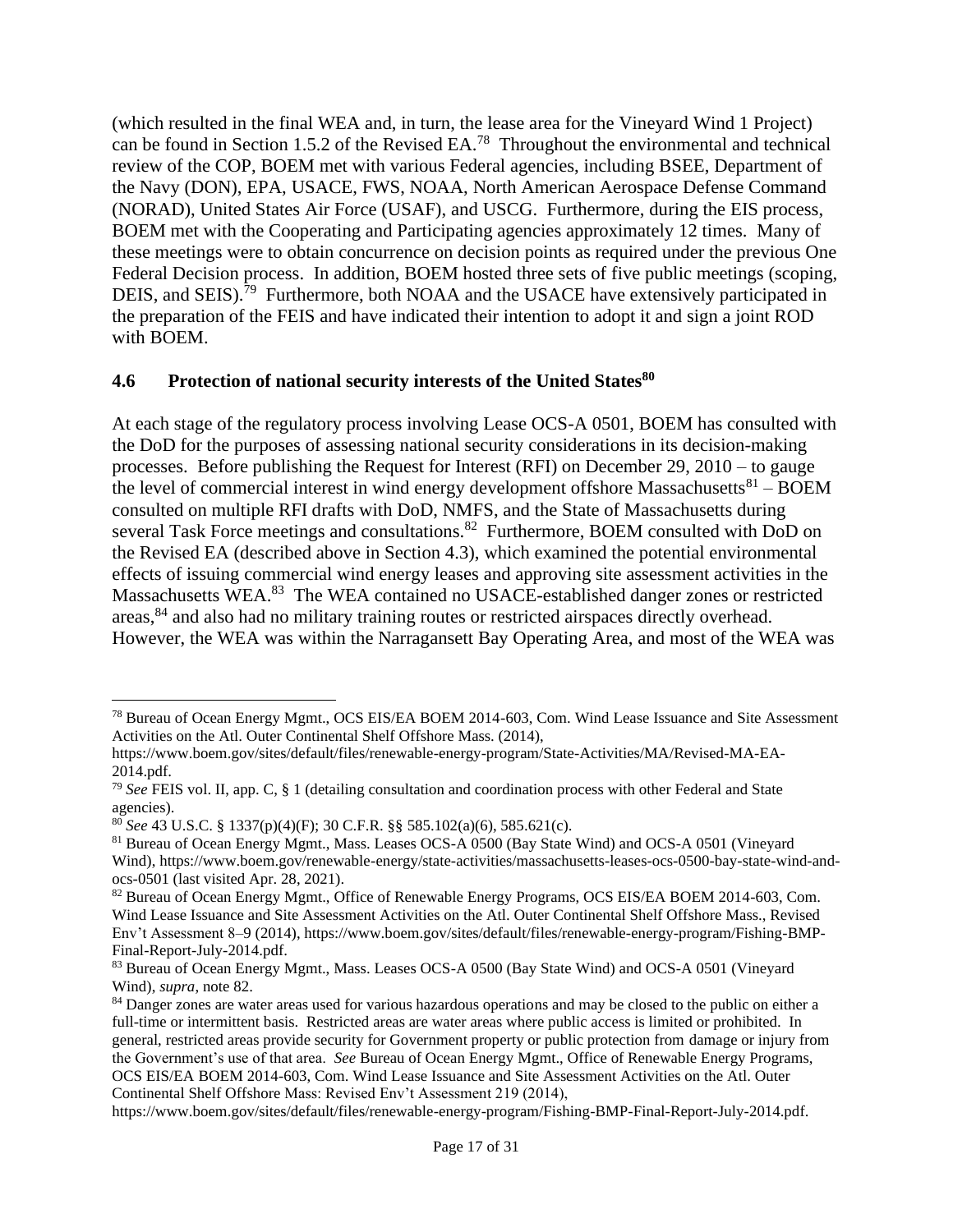within the U.S. Navy Aviation Warning Area.<sup>85</sup> Following BOEM's consultation with the DoD on the proposed action to issue leases in the entire WEA, DoD concluded that site-specific stipulations, designed in consultation with DoD, could mitigate the impact of site characterization surveys and the installation, operation, and decommissioning of meteorological towers/buoys on the Navy's training areas and other DoD activities in the WEA. Therefore, when addressed through coordination with the DoD, impacts would be negligible and avoidable.<sup>86</sup>

While reviewing the COP, BOEM coordinated with DoD to develop measures necessary to safeguard against potential liabilities and impacts on DoD activities. BOEM requested that the Military Aviation and Installation Assurance Siting Clearinghouse coordinate within the DoD a review of the COP. As a result of this review, the USAF, NORAD, and DON (hereinafter, collectively, "DoD Agencies") identified concerns with the Project. BOEM, the DoD Agencies, and the DoD Siting Clearinghouse held consultations to discuss these concerns<sup>87</sup> and coordinate on how to avoid or mitigate them. The DoD Agencies requested the specific mitigation measures listed below, which BOEM included in Appendix D of the FEIS:

- Address USAF's liability concerns pertaining to the 104th Fighter Wing's training operations within Warning Area 105;
- Mitigate impacts on NORAD's air defense mission due to turbine interference with two radar systems (the Falmouth Air Surveillance Radar (ASR)-8 and the Nantucket ASR-9); and
- Mitigate potential impacts on DON's naval operations.

To protect the security interests of the United States, BOEM will incorporate these measures as conditions of approval if the COP is approved.

## **4.7 Protection of the rights of other authorized users of the OCS<sup>88</sup>**

BOEM must ensure that activities authorized by the COP provide for protection of the rights of other authorized users of the OCS. "Authorized users of the OCS" means other users authorized by BOEM to conduct OCS activities pursuant to any OCS lease, easement or grant, including those authorized for renewable energy, oil and gas, and marine minerals.<sup>89</sup> BOEM's regulatory authority allows the agency to protect the rights of other authorized users by virtue of its right to determine the location of leases, easements, and grants issued and, thereafter, to approve, disapprove, or require modification of plans to conduct activities on such leases, easements, and grants. Approval of the Preferred Alternative, including the project easement, will not result in adverse impacts to rights granted by BOEM pursuant to any other OCS lease or grant, including leases or grants for renewable energy, oil and gas, or marine minerals. The activities that would

<sup>85</sup> *Id.* at 217–219.

<sup>86</sup> *Id.* at 221.

<sup>&</sup>lt;sup>87</sup> For more information on these concerns, see FEIS vol. I, § 3.12.2.1 (Military and National Security Uses).

<sup>88</sup> *See* 43 U.S.C. § 1337(p)(4)(G); 30 C.F.R. § 585.102(a)(7).

<sup>89</sup> BOEM's Marine Minerals Program manages Outer Continental Shelf mineral leasing (primarily sand and gravel) for coastal restoration, and commercial leasing of gold, manganese, and other hard minerals.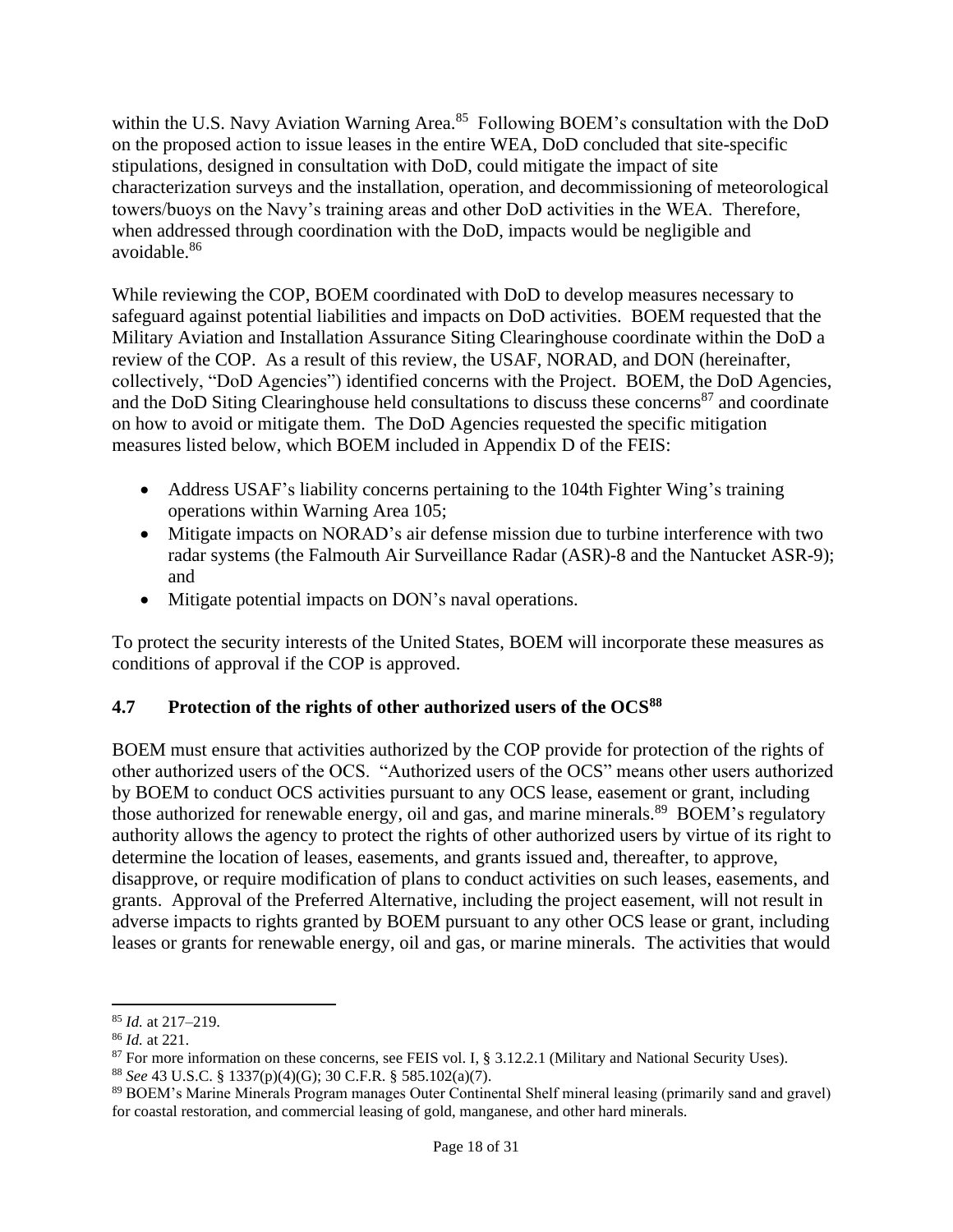be authorized by the COP do not restrict equitable access and sharing of the seabed in a manner that significantly interferes with those parties' authorized uses.

Specifically, there are no nearby oil and gas leases or grants or deposits of sand, gravel, and shell resources subject to § 1337(k)(2) of OCSLA that would be affected by the activities proposed in the COP. While there are adjacent wind energy leases held by four other wind energy lessees, the five New England offshore wind leaseholders (including Vineyard Wind) entered into the developers' agreement to establish a regional 1 x 1 nmi wind turbine layout across their respective leases. This layout is consistent with the Alternative D2 component of the Preferred Alternative and would arrange the WTGs in an east-west/north-south orientation and require a minimum spacing of 1 nmi between the WTGs.

Based on the foregoing, BOEM has determined that approval of the COP, as contemplated under the Preferred Alternative, will result in the protection of the rights of other authorized users of the OCS.

## **4.8 A fair return to the United States<sup>90</sup>**

BOEM has determined that the terms of the lease provide a fair return to the United States. Lease payments are enumerated in Lease OCS-A 0501, beginning with a cash bonus of \$150,197 received as consideration for award of lease OCS-A 0501 pursuant to the competitive lease sale held in January 2015. Thereafter, Addendum "B" of Lease OCS-A 0501 requires payment of annual rent calculated per acre or fraction thereof. Once a project begins commercial generation of electricity, a lessee must pay an operating fee, calculated in accordance with the formula found in Addendum "B' of Lease OCS-A-0501 and BOEM's regulations.<sup>91</sup> Upon COP approval, and annually thereafter, Vineyard Wind would be required to submit its first projecteasement rent payment, calculated based on the acreage of the easement and the formula provided at 30 C.F.R. § 585.500(c)(5).

Based on the foregoing, BOEM has determined that approval of the COP as contemplated under the Preferred Alternative will result in a fair return to the United States.

#### **4.9 Prevention of interference with reasonable uses of the OCS, the exclusive economic zone, the high seas, and the territorial seas; does not unreasonably interfere with other uses of the [OCS,](https://www.law.cornell.edu/definitions/index.php?width=840&height=800&iframe=true&def_id=bd9f767daa3ee547b754312f2df84ea4&term_occur=999&term_src=Title:30:Chapter:V:Subchapter:B:Part:585:Subpart:F:Subjgrp:300:585.621) including national security and defense<sup>92</sup>**

Under OCSLA and its implementing regulations, the Secretary shall ensure that any authorized activities are carried out in a manner that provides for the prevention of interference with reasonable uses (as determined by the Secretary) of the exclusive economic zone, the high seas, and the territorial seas;<sup>93</sup> and that activities authorized by the Secretary may "not unreasonably

<sup>90</sup> *See* 43 U.S.C. § 1337(p)(4)(H); 30 C.F.R. § 585.102(a)(8).

<sup>91 30</sup> C.F.R. § 585.506.

<sup>92</sup> *See* 43 U.S.C. § 1337(p)(4)(I); 30 C.F.R. §§ 585.102(a)(9), 585.621(c).It is worth noting that approval of a COP would not restrict the legal rights of others to conduct reasonable uses of the exclusive economic zone, the high seas, and the territorial sea (e.g., innocent passage, fishing).

<sup>93</sup> *See* 43 U.S.C. § 1337(p)(4)(I); 30 C.F.R. § 585.102(a)(9).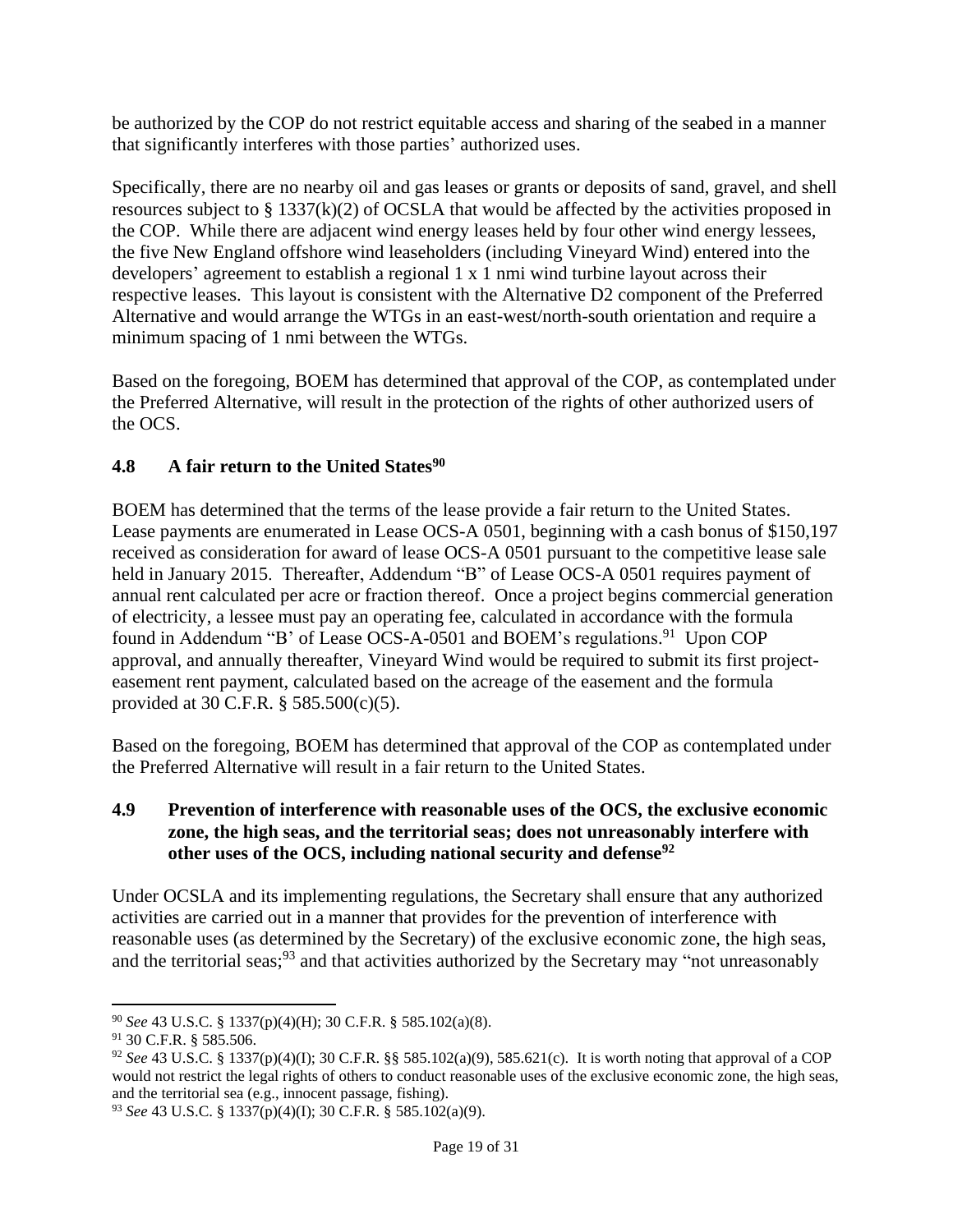interfere with other uses of the OCS."<sup>94</sup> Consistent with Solicitor's Opinion M-37067, the Secretary must strike a rational balance between this and all other goals enumerated in subsection 8(p)(4) of OCSLA and discussed in Section 4 of this Memorandum. The Secretary's striking of a rational balance among the enumerated goals of subsection 8(p)(4) of OCSLA results in the prevention of unreasonable interference with other OCS uses.

Throughout the planning and leasing process for Lease OCS-A 0501, as well as the NEPA process for the COP review, BOEM considered numerous other OCS uses in order to minimize or eliminate interference. To develop the WEA offshore Massachusetts, BOEM worked closely with the Massachusetts Intergovernmental Task Force, Federal agencies, federally recognized Tribes, the public, and other stakeholders between November 2009 and May 2012. BOEM also met five times during 2011 and 2012 with state-led working groups established to facilitate nongovernmental consultation: the Fisheries Working Group on Offshore Renewable Energy and the Massachusetts Habitat Working Group on Offshore Renewable Energy. As a result of the Request for Interest, Call for Information, and Area Identification processes, BOEM removed more than 50 percent of the originally identified area in order to avoid specific areas, including shipping lanes and traffic separation schemes, commercial and recreational fishing areas of interest, and the Nantucket Lightship Habitat Closure Area. 95 As a result, BOEM selected a lease area that struck a rational balance between identifying an area suitable for wind energy development and preventing interference with other reasonable uses of the OCS. Moreover, BOEM specifically selected the lease area "to reduce potential use conflicts between the wind energy industry and fishermen[,]" since the area does not have high revenue intensity compared to nearby waters.<sup>96</sup>

During the NEPA process for the COP, BOEM assessed alternatives and mitigations that could further avoid, minimize, or mitigate impacts to other OCS uses, including sealanes and navigation, aviation, fishing activities, and NOAA scientific research and surveys. The discussion below summarizes how BOEM considered these other OCS uses in the lease area and the actions taken to ensure that the proposed activities, if approved, would be carried out in a manner that provides for the prevention of interference with those uses.

• Sealanes and Navigation.<sup>97</sup> The major ports in the vicinity of the Proposed Project include ProvPort, Fall River, New Bedford, and Davisville. These ports serve the commercial fishing industry, passenger cruise lines, cargo, and other maritime activities. Of these, the largest deep draft port by volume is ProvPort.<sup>98</sup> The primary vessel traffic and commercial shipping lanes to these ports are outside the Project area.<sup>99</sup>

<sup>94</sup> *See* 30 C.F.R. § 585.621(c).

<sup>95</sup> Bureau of Ocean Energy Mgmt., Office of Renewable Energy Programs, OCS EIS/EA BOEM 2014-603, Com. Wind Lease Issuance and Site Assessment Activities on the Atl. Outer Continental Shelf Offshore Mass: Revised Env't Assessment § 1.5.2 (2014), https://www.boem.gov/sites/default/files/renewable-energy-program/Fishing-BMP-Final-Report-July-2014.pdf.

<sup>96</sup> FEIS vol. I, § 3, at 222; *see also* Bureau of Ocean Energy Mgmt., Office of Renewable Energy Programs, Revised Env't Assessment, *supra*, note 95, § 4, figs. 4-21, 4-22.

<sup>97</sup> *See* FEIS vol. I, § 3.11.

<sup>98</sup> COP vol. III, app. I, § 4.1.

<sup>99</sup> *Id.* § 5.5.1.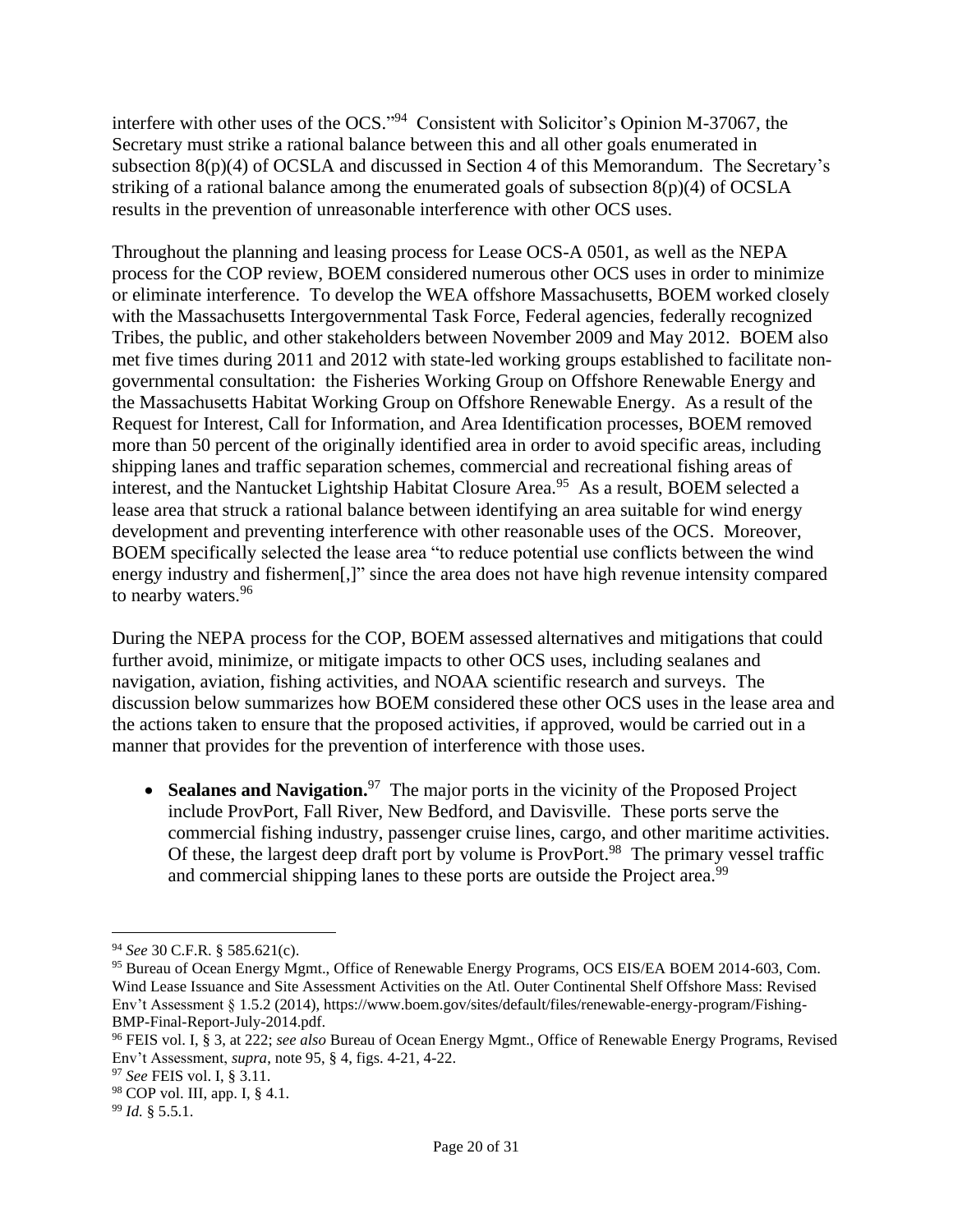The navigational risk assessment prepared for the Project shows that it is technically feasible to navigate and maneuver fishing vessels and mobile gear through the WDA.<sup>100</sup> The foregoing is consistent with USCG's determination that, if the Massachusetts/Rhode Island WEA turbine layout is developed along a standard and uniform grid pattern, formal or informal vessel routing measures would not be required, and, as such, a grid pattern will result in the functional equivalent of numerous navigation corridors that can safely accommodate both transits through and fishing within the WEA.<sup>101</sup> The USCG has indicated that no navigation-related measures within their jurisdiction conflict with the Proposed Project. This includes any approved routing measures (e.g., Traffic Separation Schemes, Precautionary Areas, Fairways).<sup>102</sup> In addition, the USCG's Final MARIPARS evaluated vessel traffic through the lease areas and concluded that: "(1) lanes for vessel transit should be oriented in a northwest to southeast direction, 0.6 [nautical miles] NM to 0.8 NM wide. This width will allow vessels the ability to maneuver in accordance with the International Regulations for Preventing Collisions at Sea while transiting through the Rhode Island/Massachusetts WEA; (2) lanes for commercial fishing vessels actively engaged in fishing should be oriented in an east to west direction, 1 nm. wide; and (3) lanes for USCG search and rescue operations should be oriented in a north to south and east to west direction, 1 NM wide. This will ensure two lines of orientation for USCG helicopters to conduct Search and Rescue operations."<sup>103</sup> The Alternative D2 component of the Preferred Alternative in the FEIS is consistent with these recommendations.

As described in the FEIS, Vineyard Wind has committed to voluntarily employ a Marine Coordinator who would "act as a liaison with the USCG, pilots, port authorities, state and local law enforcement, volunteer marine patrols and commercial operators."<sup>104</sup> Vineyard Wind would ensure that a Marine Coordinator would remain on duty for the life of the Proposed Action. Further, if the COP is approved, BOEM would require Vineyard Wind to: (i) obtain USCG approval for private aids to navigation to be installed in the WDA; and (ii) coordinate with the USCG District 1 so that, to the extent possible, the FDR is consistent with the recommendations provided in the marking and lighting guidelines

<sup>100</sup> FEIS vol. I, § 3, at 216.

<sup>&</sup>lt;sup>101</sup> See Port Access Route Study: The Areas Offshore of Mass. and R.I., Notice of Availability, 85 Fed. Reg. 31,792 (May 27, 2020) (MARIPARS). By letter dated June 29, 2020, the Responsible Offshore Development Alliance (RODA) requested corrections to MARIPARS, citing five perceived errors in the study. The USCG reviewed RODA's request for corrections and, by letter dated October 27, 2020, advised RODA of its conclusion that neither retraction nor correction of information was warranted. BOEM's subject matter expert reviewed the USCG response and observed no facial errors that would indicate that the USCG was incorrect. Therefore, BOEM has no reason to believe that the conclusions in MARIPARS are incorrect.

<sup>&</sup>lt;sup>102</sup> USCG does not have the authority to establish safety zones outside the territorial sea without rulemaking. FEIS vol. I, § 3.12.

<sup>&</sup>lt;sup>103</sup> U.S. Coast Guard, USCG 2019-0131, The Areas Offshore of Massachusetts and Rhode Island Port Access Route Study (2020), https://www.navcen.uscg.gov/pdf/PARS/FINAL\_REPORT\_PARS\_May\_14\_2020.pdf. <sup>104</sup> *See* FEIS vol. I, § 3, at 241, 444; COP vol. III, app. I, at 206.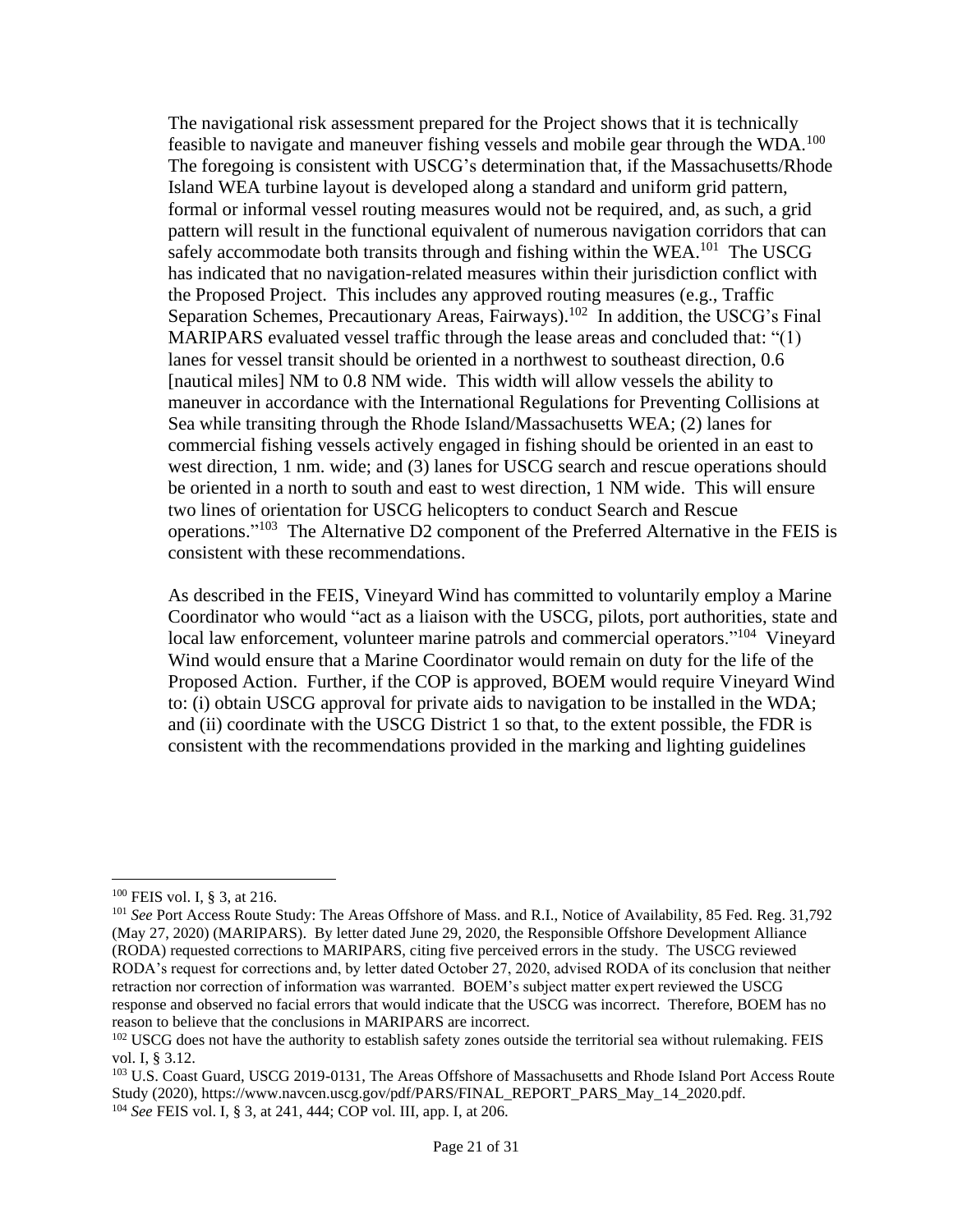published by the USCG District 1<sup>105</sup> and BOEM<sup>106</sup> and chapter 4, section G of *Aids to Navigation Manual* (*COMDTINST Manual*(CIM 16500.7A)).

• **Aviation and Air Traffic.**<sup>107</sup> Under the Proposed Action, the proposed 14-MW, 837-foot (ft) (255-m) blade tip could impact approximately 10 percent of the air traffic that flies over the WDA at altitudes lower than 1,500 ft (457 m) above mean sea level (AMSL). The remaining 90 percent of the existing air traffic over the WDA occurs at heights above 1,500 ft (457 m) above  $AMSL$ ,  $^{108}$  and would not be affected. This impact would be lessened under the Preferred Alternative because fewer turbines would be installed. The 10 percent of air traffic that might be affected would come from the Nantucket Memorial Airport and Martha's Vineyard Airport, as well as from the Boston Consolidated and Providence Terminal Radar Approach Control sectors, and a Boston Air Route Traffic Control Center Minimum Instrument Flight Rule Altitude sector. Changes to air traffic patterns in the region would be initiated by the  $FAA$ .<sup>109</sup> Vineyard Wind filed FAA Form 7460-1, Notice of Proposed Construction or Alteration, for WTGs located in territorial waters with a maximum height of 696 ft (212 m) and received a Determination of No Hazard to Air Navigation.<sup>110</sup> The Determination expired on February 5, 2021. On October 28, 2020, Vineyard Wind made a new filing to the FAA to reflect the Haliade-X WTG and new locations (i.e., higher tip height, and 1x1 nmi spacing). The FAA's approval is pending.

As described in in the FEIS, Vineyard Wind has committed to voluntarily "employ a Marine Coordinator for the life of the Project to liaise with aviation interests to reduce potential conflicts."<sup>111</sup> The FAA has established methods for marking potential obstructions, mitigating potential impacts, and notifying aviation interests about any changes to airspace management. Implementation of these standard procedures is required within FAA jurisdiction and would reduce risks associated with impacts from structures on aviation and air traffic. As stated in the *Guidelines for Lighting and Marking of Structures Supporting Renewable Energy Development,* BOEM recommends consistency with FAA conditions for WTGs beyond FAA jurisdiction. If the COP is approved, BOEM would require, to the extent possible, Vineyard Wind's FDR to be consistent with the recommendations in the *Guidelines for Lighting and Marking of Structures Supporting Renewable Energy Development*. 112

<sup>105</sup> Dep't of Homeland Sec., U.S. Coast Guard, Local Notice to Mariners, Dist. 1, Week 15/21, Coastal Waters from Eastport, Me. to Shrewsbury, N.J., [https://www.navcen.uscg.gov/pdf/lnms/lnm01152021.pdf.](https://www.navcen.uscg.gov/pdf/lnms/lnm01152021.pdf)

<sup>106</sup> Bureau of Ocean Energy Mgmt., Office of Renewable Energy Programs, Guidelines for Lighting and Marking of Structures Supporting Renewable Energy Dev. (2021),

[https://www.boem.gov/sites/default/files/documents/renewable-energy/2021-Lighting-and-Marking-Guidelines.pdf.](https://www.boem.gov/sites/default/files/documents/renewable-energy/2021-Lighting-and-Marking-Guidelines.pdf) <sup>107</sup> *See* FEIS vol. I, § 3.12.

<sup>108</sup> COP vol. III, § 7.9.2.1.2.

<sup>109</sup> *See* FEIS vol. I, § 3.12.

<sup>110</sup> *See* Fed. Aviation Admin., Determination of No Hazard to Air Navigation (Aug. 5, 2019),

https://oeaaa.faa.gov/oeaaa/external/searchAction.jsp?action=displayOECase&oeCaseID=392868242&row=0.

<sup>111</sup> *See* FEIS vol. I, § 3, at 266; COP vol. III, app. I, at 206.

<sup>112</sup> Bureau of Ocean Energy Mgmt., Office of Renewable Energy Programs, Guidelines for Lighting and Marking of Structures, *supra* note 106.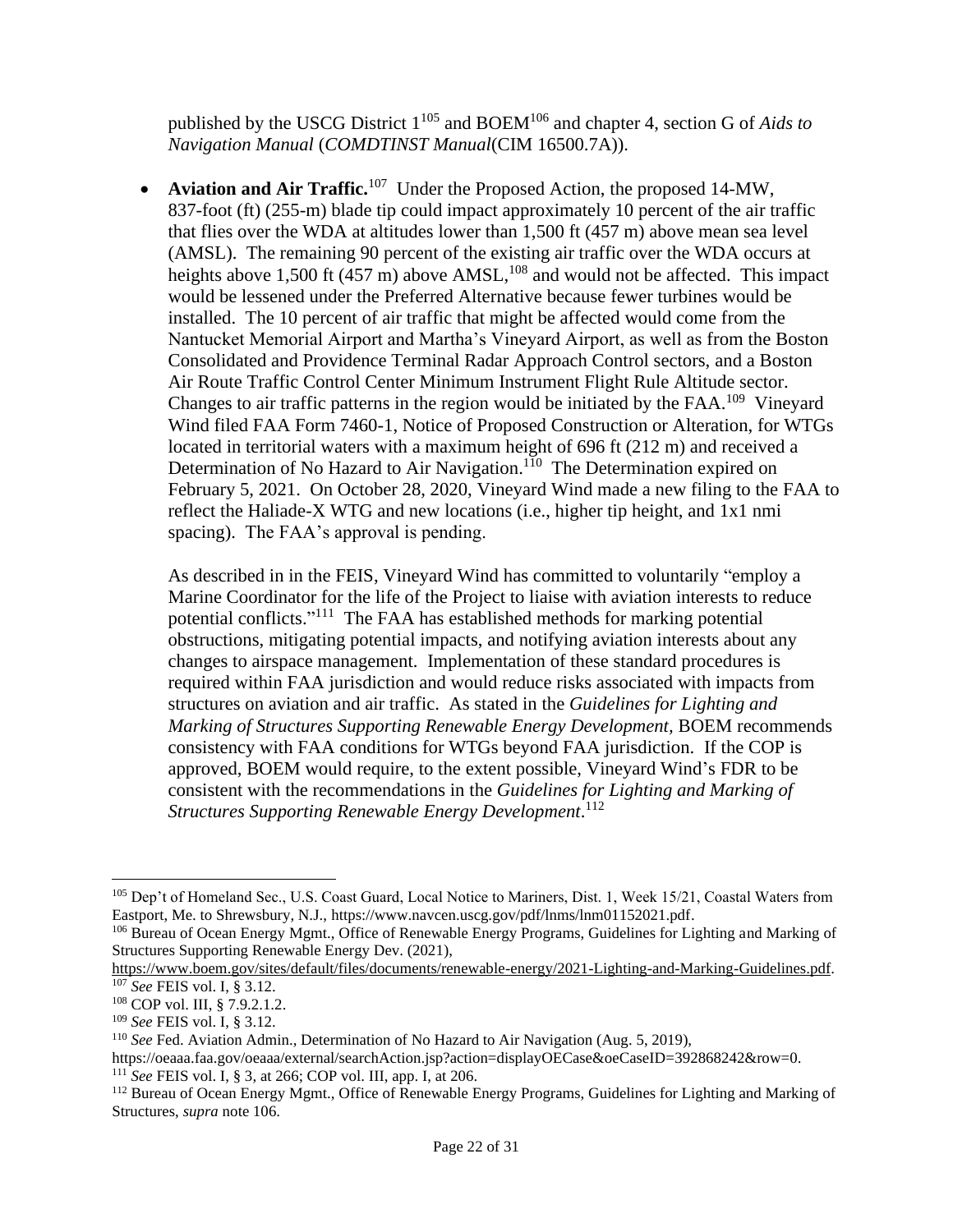**• Commercial Fisheries and For-Hire Recreational Fishing.**<sup>113</sup> Federally permitted fishing occurs in the lease area and OECC. NMFS currently has active permits for approximately 4,300 vessels engaged in various commercial and for-hire recreational fisheries in the Northeast Region (Virginia to Maine). Of these federally permitted vessels, approximately 225 (approximately 5 percent) have reported fishing in the Vineyard Wind WDA.<sup>114</sup> Of approximately 225 vessels, NMFS data from 2008 to 2018 shows that most permits source less than 2 percent of their income from the Project area.<sup>115</sup> The FEIS found that the Preferred Alternative would result in negligible to moderate impacts to commercial and for-hire recreational fisheries with an overall moderate impact.<sup>116</sup> The FEIS also found that impacts from future planned actions, including future offshore wind approvals, could result in major impacts to commercial fisheries and for-hire recreational fishing.<sup>117</sup> The offshore wind factors that contributed to these impact determinations were mainly driven by the presence of structures and the resulting navigational hazards, space-use conflicts, and gear loss/damage.

It is important to clarify that approval of the Proposed Project would not limit the right to navigate or fish within the Project area. That said, some project activities and components (e.g., foundations, cable protection measures) are expected to impact some types of fishing within the WDA.<sup>118</sup> For example, temporary safety zones may be established in coordination with the USCG around active construction within 12 nmi of the shore for the safety of the Project and the public. During this time, all fishing and transit would need to avoid the construction zone. During the operational period, fishing and transit would be permitted; however, some larger vessel size classes and/or vessels towing fishing gear may choose to avoid foundations due to operational concerns. It is anticipated that vessel operators that choose to avoid the area will fish or transit in other locations. Static gear fishing including hook and line, lobster and crab traps, and gillnets are not anticipated to have the same operational constraints as mobile gear fishing although fishing methodology (e.g., direction of setting the gear and/or length of set gear) may need to be adjusted for fishing within the Project Area.

While BOEM expects that with time, many fishermen will adapt to spacing and be able to fish successfully in the WDA, BOEM has identified several ways to reduce the level of interference the Project would have with commercial fisheries. For example, selection of the Preferred Alternative would remove the 6 northernmost WTGs to provide more unobstructed space in the northernmost area, which is commonly used by commercial fisheries, including scallop and surf clam/ocean quahog fishery. The Preferred Alternative would also require an east-west/north-south project layout with 1 nmi between WTGs. This project layout reduces interference with commercial fisheries,

<sup>113</sup> *See* FEIS vol. I, § 3.10.

<sup>114</sup> Nat'l Marine Fisheries Serv., 2020a, Descriptions of Selected Fishery Landings and Estimates of Vessel Revenue from Areas: A Planning-level Assessment (Mar. 10, 2021),

https://www.greateratlantic.fisheries.noaa.gov/ro/fso/reports/WIND/WIND\_AREA\_REPORTS/Vineyard\_Wind\_1.h tml#percentage\_of\_revenue\_by\_permit.

<sup>115</sup> *Id.*

<sup>116</sup> FEIS vol. I, § 3, at 232.

<sup>117</sup> *Id.* at 225.

<sup>118</sup> Nat'l Marine Fisheries Serv., *supra* note 115.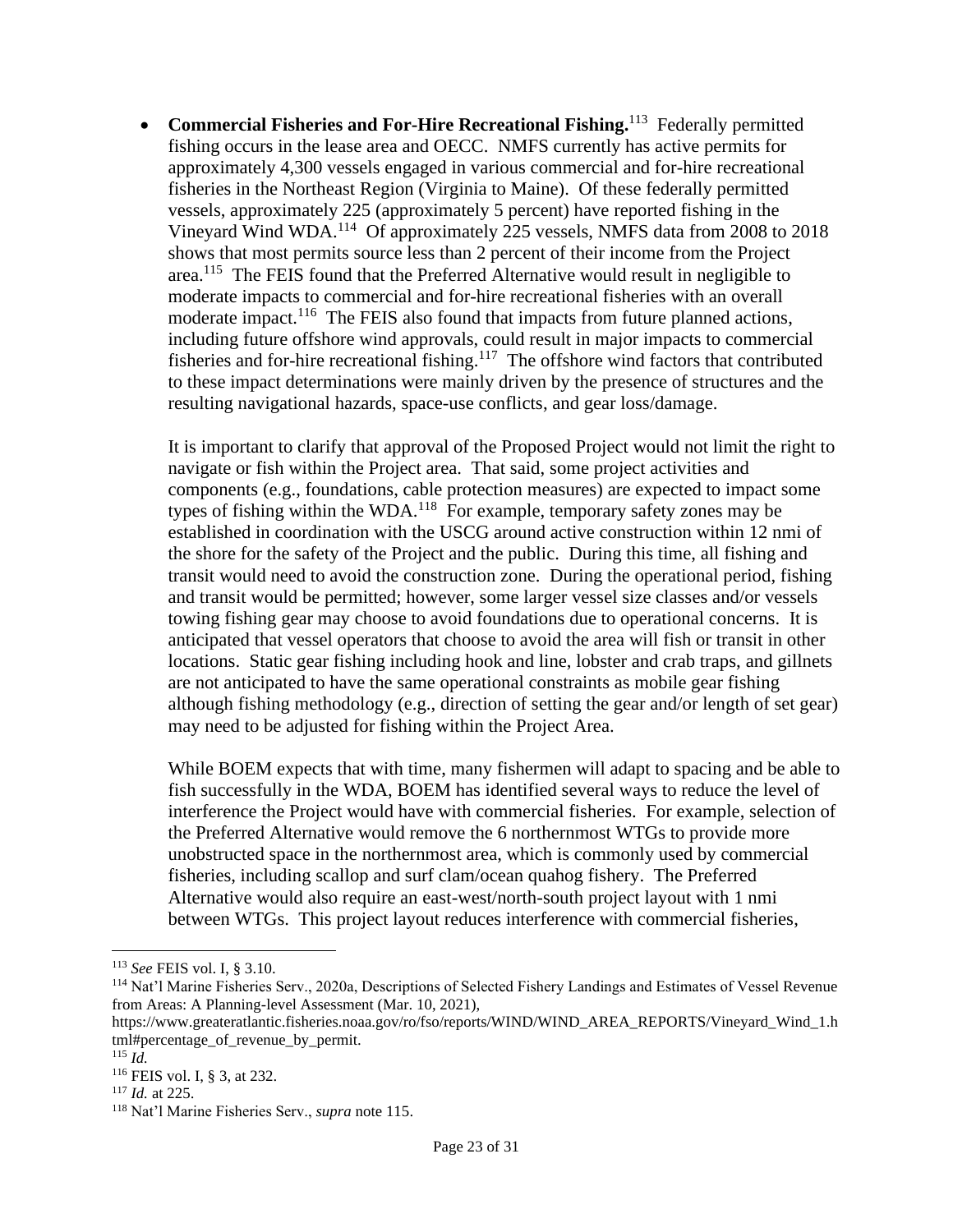since the layout is representative of the traditional fishing arrangements in the area  $(e.g.,)$ mobile gear and fixed gear fishermen would fish in a nearly east-west orientation along alternating latitudinal lines).<sup>119</sup> Further, time-of-year restrictions on in-water construction will also reduce potential interference with commercial fishing. For example, cable laying of nearshore segments (Nantucket Sound) would occur only from early September to late October (from the landfall site to the northeast portion of Martha's Vineyard) to avoid fisheries use in the spring and summer.<sup>120</sup> Including mitigation measure Nos. 18, 73, and 74 as part of the Preferred Alternative also reduces the potential for interference with commercial fisheries. These mitigation measures require Vineyard Wind to: (1) continuously monitor the export cable using an as-built distributed-temperature sensing system that can assess if conditions have deteriorated or changed significantly and warrant remedial action to avoid adverse impacts to fisheries; (2) establish clear daily two-way communication channels between fishermen and the Project during construction; and (3) make available to the fishing community electronic chart information showing the as-built location of Project components, including buried cable, cable protection measures, turbine foundations (including scour protection extent) and  $ESPs$ <sup>121</sup>

Concerning potential loss of revenues, it should be noted that Vineyard Wind will be establishing the following compensation/mitigation funds to address expected impacts to fisheries:<sup>122</sup>

- Rhode Island Compensation Fund  $$4,200,000^{123}$
- Massachusetts Compensation Fund  $$19,185,016^{124}$
- Other States' Compensation Fund  $$3,000,000^{125}$
- Rhode Island Fisherman's Future Viability Trust \$12,500,000<sup>126</sup>
- Massachusetts Fisheries Innovation Fund  $$1,750,000^{127}$

These funds generally cover two areas: (i) financial compensation for lost income and gear as a result of the Proposed Project's construction and operation; and (ii) programs to support future compatibility of offshore wind facilities and fishing activity. The total gear loss and revenue compensation funds for fishing interests totals \$26.7 million over the 25-year operations term and 5-year decommissioning period of the Project. Vineyard Wind has defined fishing interests (those eligible to submit compensation claims) as

<sup>119</sup> FEIS, vol. I, § 3, at 231.

<sup>120</sup> *Id.* at 226.

<sup>121</sup> *See* FEIS vol. II, app. D.

<sup>&</sup>lt;sup>122</sup> As applicable, these compensation/mitigation funds must also be established in accordance with consistency certifications issued for the Project under the Coastal Zone Management Act. Vineyard Wind must submit annual certifications to BOEM, beginning on the second anniversary of the Project's commercial operation date. The certification must attest that the compensation/mitigation funds have been established and are currently processing claims/providing assistance to mitigate impacts to fisheries. The certification must be signed by Vineyard Wind's Lease Representative.

<sup>&</sup>lt;sup>123</sup> FEIS app. B, at 133 & app. D, Mitigation Measure No. 75.

 $124$  FEIS app. B, at 133 & app. D, Mitigation Measure No. 76.

<sup>&</sup>lt;sup>125</sup> FEIS app. D, Mitigation Measure No. 77.

 $126$  FEIS app. B, at 133 & app. D, Mitigation Measure No. 78.

 $127$  FEIS app. B, at 133 & app. D, Mitigation Measure No. 79.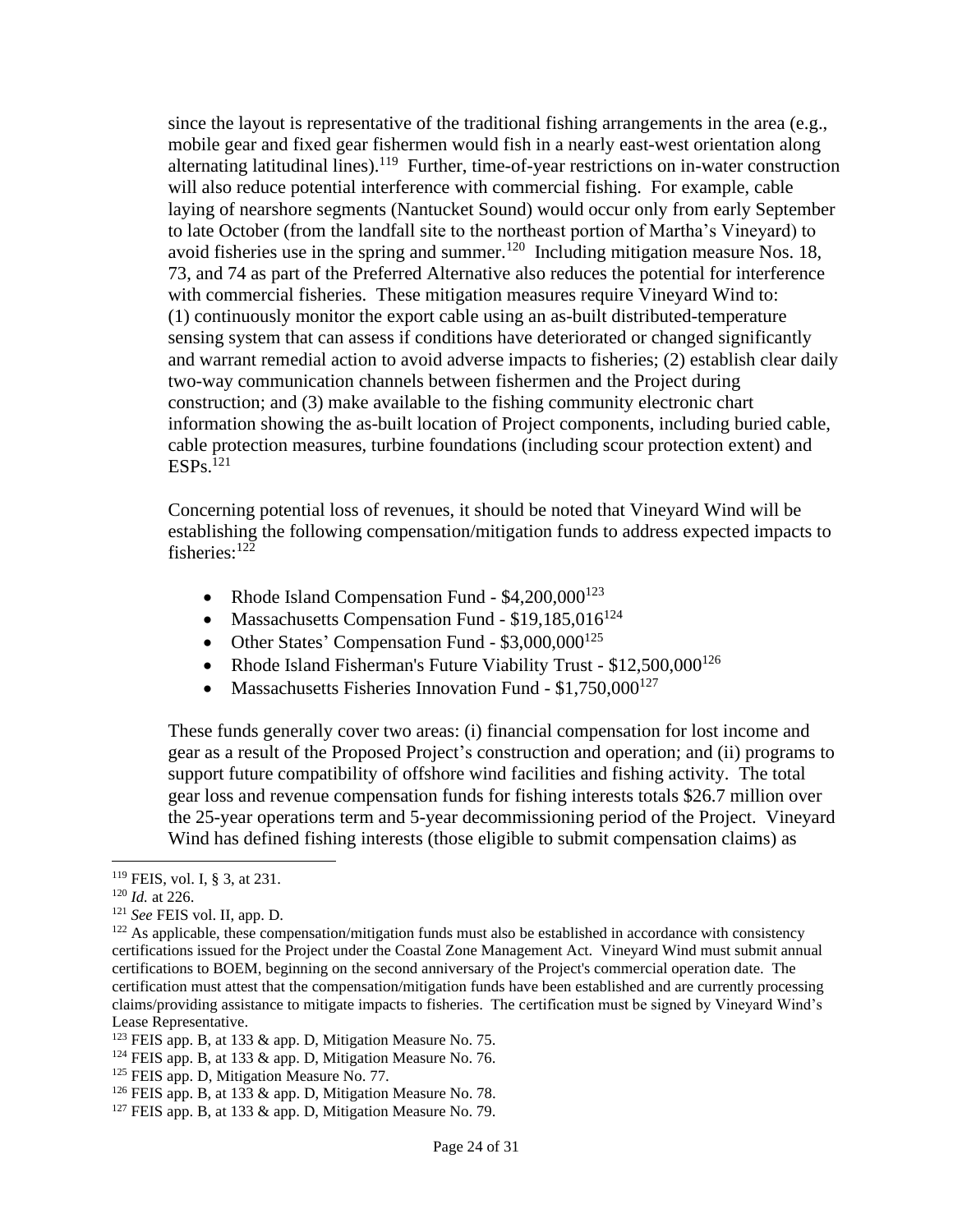inclusive of owners and operators of vessels, vessel crews, shoreside processors, vessel suppliers and support services, and other entities that can demonstrate losses directly related to the Proposed Project. Vineyard Wind's economic revenue exposure analysis considered economic impacts from construction and operations within the WDA, as well as impacts from cable laying, fishing congestion, and shore-side indirect and induced impacts. The compensation/mitigation funds are generally consistent with the revenue exposure information provided in Table 3.10-4a in Appendix B of the FEIS, which shows an annual average revenue exposure of \$478,824 over 11 years. When multiplied over 30 years (25-year operations term and 5-year decommissioning term), the sum is approximately \$14.4 million. Based on these analyses, BOEM finds that the \$26.7 million in proposed compensation funds should be adequate to cover any gear and/or revenue losses over the life of the Project.

As noted above, Vineyard Wind also reached agreements with Massachusetts and Rhode Island for additional funds to support the fishing industry more broadly under the Massachusetts Fisheries Innovation Fund (\$1.75 million) and the Rhode Island Fishermen's Future Viability Trust (\$12.5 million), bringing the total fisheries compensation package to \$40.9 million.

Including all the measures above would mitigate impacts the Project is expected to have on commercial fisheries and for-hire fisherman and will prevent unreasonable interference with said fishing interests.

• **NOAA Scientific Research and Surveys.<sup>128</sup>** As described more fully in section 3.12.2.5 of the FEIS, the Vineyard Wind lease area overlaps with three different coast-wide Northeast Fisheries Science Center fishery resource monitoring surveys. For the spring and fall multi-species bottom trawl surveys, 6 percent of the area in one stratum, or depth range within a geographic area, would be within the Vineyard Wind lease area. For the ocean quahog survey, 3 percent of the area in one stratum would be within the lease area. Based on layout and spacing of WTGs and current survey vessel operation policies, NMFS decided that its vessels would not transit through or sample within 1 nmi of wind energy lease areas. Aerial survey track lines at the altitude used in current cetacean and sea turtle abundance surveys (600 ft [183 m] AMSL) could not occur in offshore wind areas, because the planned maximum-case scenario WTG blade tip height (837 ft [255 m] AMSL for the Proposed Action and 853 ft [260 m] AMSL for other projects would exceed the survey altitude with current surveying methodologies. The Rhode Island and Massachusetts Lease Areas comprise less than 1.5 percent of the aerial survey stratum, although the visual aerial abundance surveys for this stratum contribute to the estimates of 30 or more stocks of cetaceans and sea turtles. As recognized in section 3.12.2.5 of the FEIS, the approval of future offshore wind energy projects is expected to increase impacts to NMFS surveys.

Since the COP decision is not a programmatic or regional decision, it is not legally possible for BOEM to require Vineyard Wind to comply with mitigation measures that would address future regional impacts not directly resulting from the Proposed Project.

<sup>128</sup> FEIS vol. I, § 3, at 268.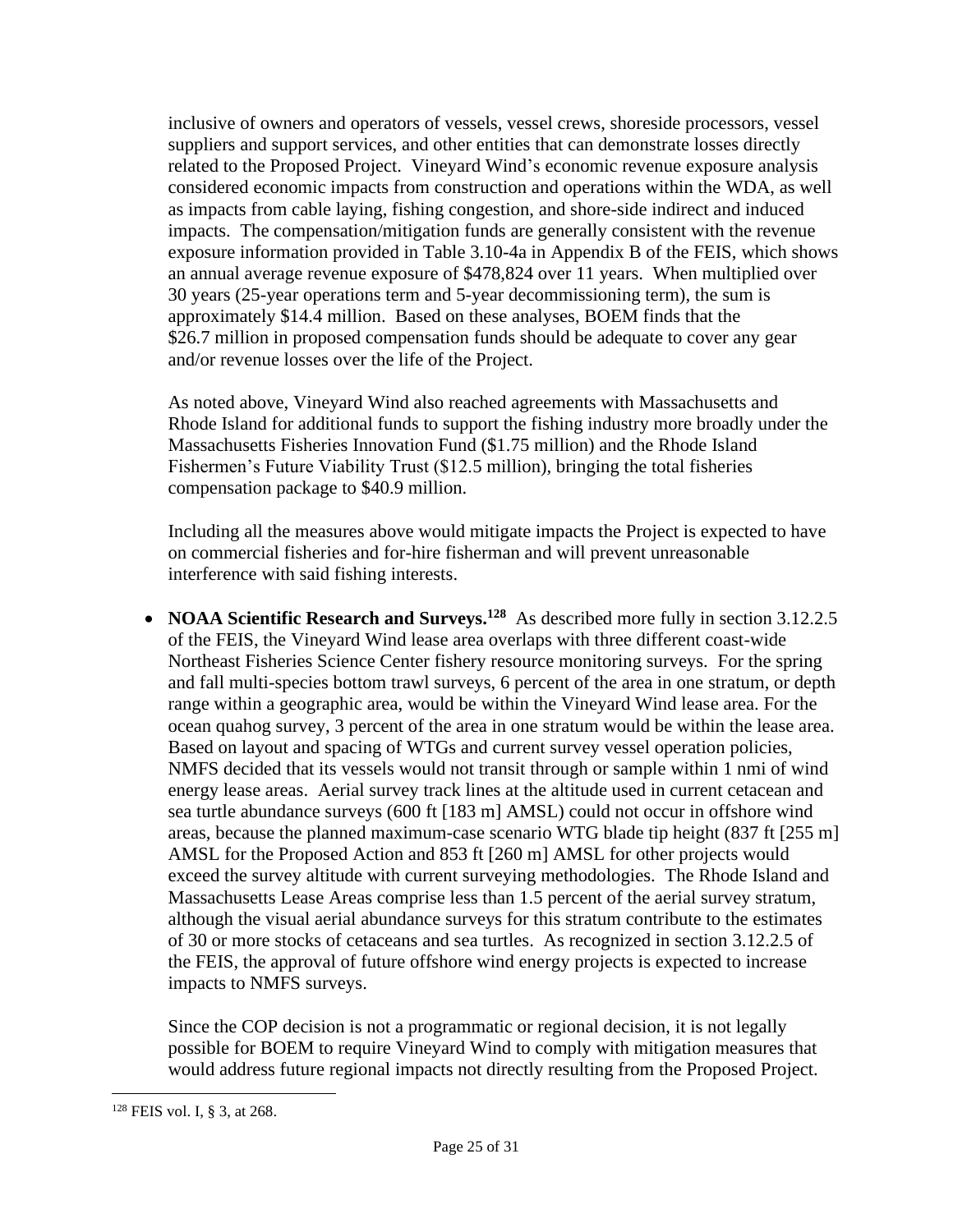Therefore, following the publication of the FEIS, BOEM and NOAA worked together to identify a path forward on how to address impacts to NOAA scientific surveys. Through these discussions, BOEM and NMFS determined that given the regional nature of the survey impacts expected to materialize if future projects are approved, and thus the shared responsibility of government and the offshore wind energy industry to address regional impacts as a whole, a-programmatic approach to mitigate impacts to surveys, rather than a narrower site-specific approach, is the most appropriate method to ensure the ongoing reliability of NMFS surveys and to "holistically mitigate impacts on NMFS core surveys."<sup>129</sup> BOEM and NMFS are of the view that the solution is a collaborative effort between both agencies and the offshore wind industry to establish a programmatic survey mitigation program to address the impacts to NOAA surveys identified in the FEIS.

Impacts to NOAA surveys result principally from the inability of established sampling platforms to access the WDA due to NOAA's Office of Marine and Aviation Operations restriction of large vessel operations closer than 1 nmi of wind installations and flight height restrictions.<sup>130</sup> The exclusion of sampling platforms from within the WDA impacts the random-stratified statistical design used in surveys and could create uncertainty in survey results for fish and protected species population assessments, affecting both protected species and fisheries management. Accordingly, "[u]ncertainty in estimating fishery quotas could lead to unintentional underharvest or overharvest of individual fish stocks, which could have both beneficial and adverse impacts on fish stocks, respectively . . . . However, such lower quotas would result in lower associated fishing revenue that would vary by species, which could result in impacts on fishing communities."<sup>131</sup> For a complete discussion on the potential impacts on NMFS' surveys, please see section 3.12.2.5 of the FEIS.

To address these impacts, as discussed in the FEIS, NMFS recommended the development and implementation of a Federal Survey Mitigation Program that includes the following elements: 1) Evaluate survey design, 2) Identify and develop new survey approaches, 3) Calibrate new survey approaches, 4) Develop interim provisional survey indices, 5) Monitor wind energy to fill regional scientific survey data needs over the life of offshore wind operations, and 6) Develop and communicate new regional data streams (hereinafter, Federal Survey Mitigation Program). The Federal Survey Mitigation Program would evaluate impacts to NOAA surveys and identify potential regional solutions that could be applied to future offshore wind projects. BOEM and NMFS have committed to this Federal Survey Mitigation Program and will take several steps to implement it within the next two years, depending on available resources. These efforts are in line with the Federal Survey Mitigation Program described in the FEIS.<sup>132</sup> In addition to the foregoing, BOEM and NMFS have agreed to include mitigation measure No. 95 in Appendix A of the ROD, which requires Vineyard Wind to participate in the

<sup>129</sup> FEIS vol. I, § 3, at 271.

<sup>130</sup> *Id.* at 260.

<sup>131</sup> *Id.* at 271.

<sup>132</sup> *See* FEIS vol. I, § 3.12.2.5 (Scientific Research and Surveys)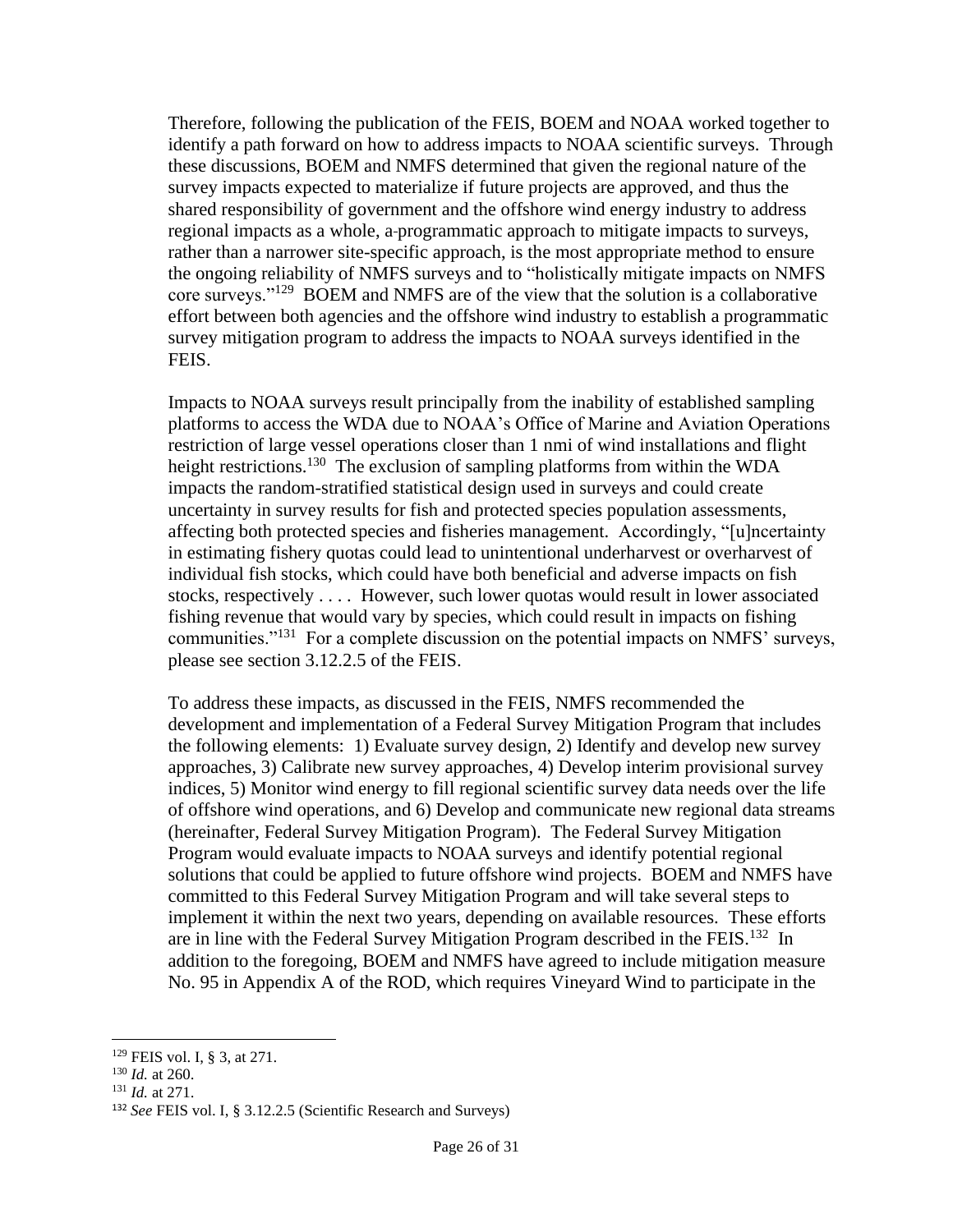efforts led by NMFS, in coordination with BOEM, for purposes of establishing the Federal Survey Mitigation Program.<sup>133</sup>

Until a comprehensive programmatic plan is established to mitigate impacts on NMFS' core surveys, information generated from project-specific monitoring plans may be necessary to supplement or complement existing survey data. With this understanding, BOEM is proposing the adoption of mitigation measures to supplement existing data, given that NOAA will be unable to continue sampling in the WDA. The mitigation measures incorporate NMFS data collection standards and requirements to the maximum extent practicable so that the data is usable and available to help document biological changes in the WDA. Specifically, Vineyard Wind's existing commitment to conduct bottom trawl surveys, drop camera surveys, ventless trap surveys, plankton surveys, and passive acoustic monitoring for large whales in the WDA will be extended for an additional two years post-construction (for a total of up to six years). Bottom trawl surveys will use standardized Northeast Area Monitoring and Assessment protocols. Additionally, the measures require Vineyard Wind to collect biological parameters on a subset of the trawl surveys including weight, length (to the nearest centimeter, consistent with the species-specific measurement type (e.g., total vs. fork) identified in the Northeast Observer Program Biological Sampling Guide); age through age-length keys, stomach contents, and sex and spawning condition (e.g., spent, ripe, ripe and running, etc.) consistent with Northeast Fisheries Science Center sex and maturity codes. These measures were designed to evaluate the effect of the Vineyard Wind 1 development on specific components of the marine ecosystem, not as mitigation to NMFS scientific surveys, which will be addressed through a programmatic solution. These measures will provide data using standardized protocols to collect and analyze biological and environmental data that can be integrated with existing data and other ongoing research to allow for a better understanding of the "new strata" (e.g., modified habitat) created by wind energy project structures. See Appendix A of the ROD for additional details on the survey plans and protocols.

• **National Security and Defense.** As explained in Section 4.6, BOEM has consulted extensively with the DoD. If BOEM approves the COP, BOEM will include in any COP approval the mitigation measures identified as a result of said consultations.

#### **4.10 Consideration of (i) the location of, and any schedule relating to, a lease or grant under this part for an area of the OCS, and (ii) any other use of the sea or seabed, including use for a fishery, a sealane, a potential site of a deepwater port, navigation<sup>134</sup>**

For a discussion on how BOEM selected the lease area, see section 1.1 and Appendix C of the FEIS. Approval of the COP is not expected to adversely affect the development of adjoining lease areas. Also, as noted above, the Alternative D2 component of the Preferred Alternative is consistent with the "developers' agreement," which proposed 1 x 1 nmi spacing in an east-

<sup>&</sup>lt;sup>133</sup> *See* app. A to Record of Decision, Mitigation Measure No. 96.

<sup>134</sup> *See* 43 U.S.C. § 1337(p)(4)(J); 30 C.F.R. § 585.102(a)(10).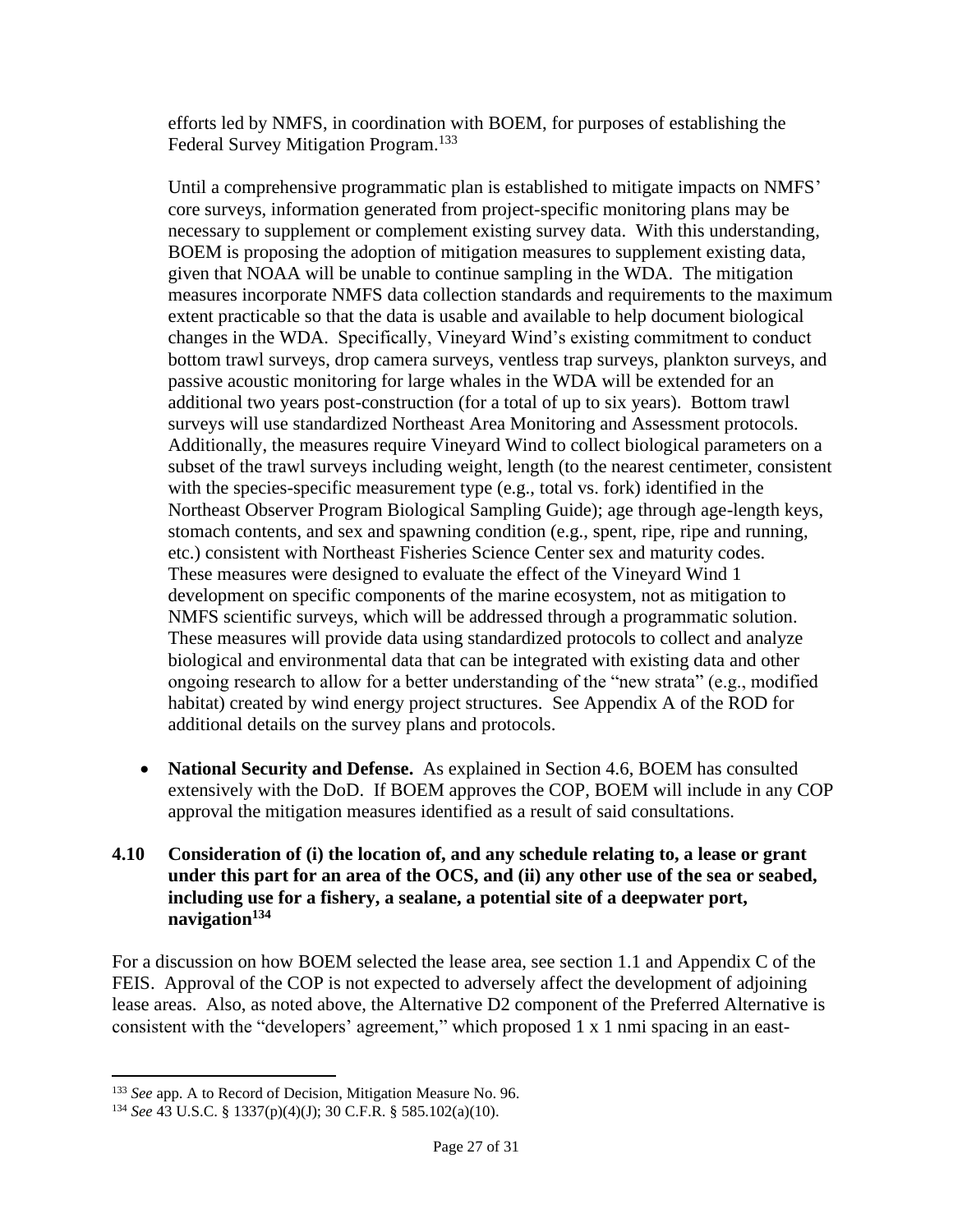west/north-south formation to prevent irregular transit corridors.<sup>135</sup> Further, there are currently no scheduled lease sales or deepwater ports proposed in the vicinity of the project area.

For a discussion on how BOEM considered potential conflicts with fisheries, sealanes, navigation, and aviation, see Section 4.9.

## **4.11 Public notice and comment on any proposal submitted for a lease or easement<sup>136</sup>**

For a detailed discussion on public notice and comment opportunities associated with the issuance of the lease, please see section 1.1 and Appendix C of the FEIS, and section 1.5.2 of the Revised EA,  $^{137}$  discussed in Sections 4.3, 4.5, and 4.6.

Prior to preparation of the DEIS, BOEM held five public scoping meetings near the Proposed Project area to solicit feedback and to identify issues and potential alternatives for consideration. The topics most referenced in the scoping comments included commercial fisheries and for-hire recreational fishing, Lewis Bay, the Project description, socioeconomics, and alternatives. On December 7, 2018, BOEM published an NOA for the DEIS consistent with the regulations implementing NEPA to assess the potential impacts of the Proposed Action and alternatives.<sup>138</sup> The NOA commenced the public review and comment period of the DEIS. BOEM held five public hearings (February 11-15, 2019) in the vicinity of the Proposed Project area to solicit feedback and identify issues for consideration in preparing the FEIS. Throughout the public review and comment period, Federal agencies; state, local, and tribal governments; and the general public had the opportunity to provide comments on the DEIS. The topics most referenced during the DEIS comment period included commercial fisheries and for-hire recreational fishing, mitigation, finfish, invertebrates, and EFH, and purpose and need. In addition, comments received from stakeholders and cooperating agencies on the DEIS requested BOEM to expand the cumulative impact analysis for the Proposed Project. Considering such comments, and taking into account recent state offshore wind procurement announcements since DEIS publication, BOEM expanded its planned action analysis in its SEIS based on the determination that a greater build-out of offshore wind capacity is more reasonably foreseeable than was analyzed in the DEIS.

The NOA for the SEIS was published on June 12, 2020. The NOA commenced another public review and comment period for the Proposed Project. Throughout the public review and comment period, Federal agencies; state, local, and tribal governments; and the general public had the opportunity to provide comments on the SEIS. In addition, BOEM held five virtual public meetings via Zoom in late June and early July 2020. The topics most referenced during the SEIS comment period included commercial fisheries and for-hire recreational fishing,

<sup>&</sup>lt;sup>135</sup> See Letter from Equinor Wind US, Eversource Energy, Mayflower Wind, Orsted North America Inc., and Vineyard Wind LLC, to Michael Emerson, Director, Marine Transportation Systems (CG-5PW), U.S. Coast Guard (Nov. 1, 2019).

<sup>136</sup> *See* 43 U.S.C. § 1337(p)(4)(K); 30 C.F.R. § 585.102(a)(11).

<sup>&</sup>lt;sup>137</sup> Bureau of Ocean Energy Mgmt., Office of Renewable Energy Programs, OCS EIS/EA BOEM 2014-603, Com. Wind Lease Issuance and Site Assessment Activities on the Atl. Outer Continental Shelf Offshore Mass: Revised Env't Assessment (2014), https://www.boem.gov/sites/default/files/renewable-energy-program/Fishing-BMP-Final-Report-July-2014.pdf.

<sup>&</sup>lt;sup>138</sup> Notice of Availability of a Draft Env't Impact Statement, 83 Fed. Reg. 63,184 (Dec. 7, 2018).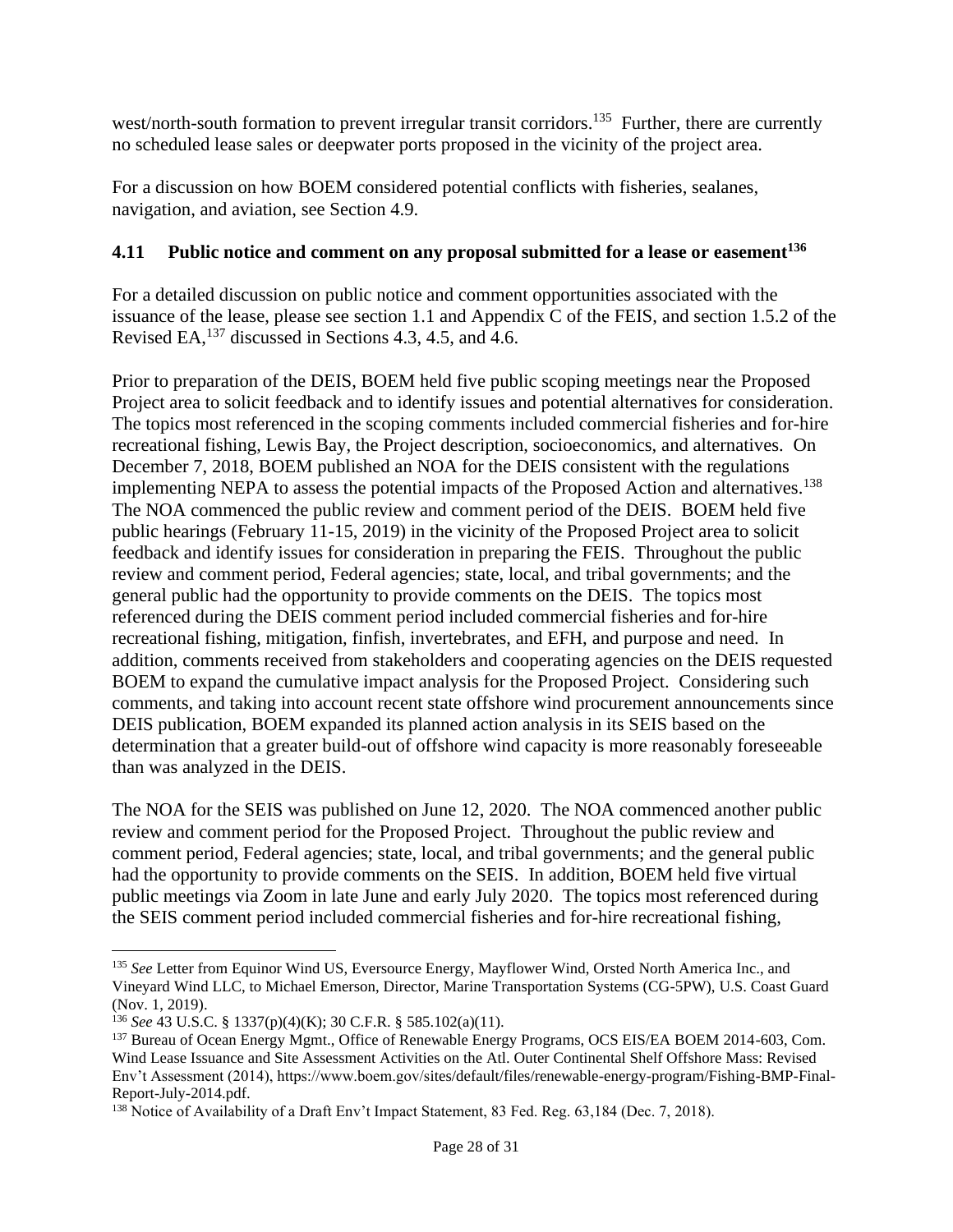planned action impacts analysis, employment and economics, alternatives, and purpose and need. BOEM reviewed and considered all public submissions in the development of this FEIS. On March 12, 2021, BOEM published an NOA for the FEIS in the *Federal Register*.<sup>139</sup> The FEIS was also made available in electronic form at [https://www.boem.gov/vineyard-wind.](https://www.boem.gov/vineyard-wind) BOEM's 30-day waiting period for the FEIS closed on April 12, 2021. BOEM's responses to comments on the DEIS and SEIS are included in Appendix K of the FEIS.

### **4.12 Oversight, inspection, research, monitoring, and enforcement relating to a lease, easement, or right-of-way<sup>140</sup>**

Following approval of the COP, BOEM maintains the authority to perform oversight, inspection, research, monitoring, and enforcement relating to Lease OCS-A 0501, as authorized under the lease, OCSLA, and its implementing regulations. Under BOEM's authority, BSEE will assist with ensuring that offshore renewable energy development in Lease OCS-A 0501 is conducted safely and maintains regulatory compliance. BSEE has reviewed the proposed COP and recommended technical conditions for the design, construction, operation, maintenance, and monitoring of the Project, and for periodic review and reporting. These proposed technical conditions are included as Attachment B to this OCSLA compliance memorandum and, if the COP is approved, will be included as COP conditions of approval.

## **5.0 Status of the Lease**

Vineyard Wind is currently in compliance with the terms of Lease OCS-A 0501. Vineyard Wind has maintained the lease in full force and effect by virtue of annual rent payments, all of which have been timely paid by Vineyard Wind and received by BOEM. By letter dated April 21, 2021, Vineyard Wind submitted a lease assignment request, the approval of which is pending with BOEM. If approved, the portion of the lease where the Vineyard Wind 1 Project is located will be assigned from Vineyard Wind LLC to Vineyard Wind 1 LLC. BOEM has decided not to make a decision on the lease assignment request until the ROD for the FEIS has been signed. The assignment, if approved, will not impact any analysis or conclusions set forth herein.

## **6.0 Financial Assurance**

As required by 30 C.F.R. § 585.625(b)(19), section 1.8 of the COP contains Vineyard Wind's statement attesting that the activities and facilities proposed in the COP are or will be covered by an appropriate bond or security as required by 30 C.F.R. §§ 585.515 and 585.516. Vineyard Wind has provided and currently maintains a \$100,000 lease-specific bond and a \$670,658 supplemental bond to guarantee compliance with all terms and obligations of the lease. BOEM's regulations at 30 C.F.R. § 585.516(a)(3) provide that, before BOEM will approve a COP, the lessee must provide a supplemental bond or other financial assurance in an amount determined by BOEM based on the complexity, number, and location of all facilities in the lessee's planned activities and commercial operation. If BOEM approves the COP, Vineyard Wind must provide supplemental financial assurance beforehand to cover the additional annual rental amount for the project easement where transmission lines to shore will be located. In addition, BOEM may

<sup>&</sup>lt;sup>139</sup> Notice of Availability of a Final Env't Impact Statement, 86 Fed. Reg. 14,153 (Mar. 12, 2021).

<sup>140</sup> *See* 43 U.S.C. § 1337(p)(4)(L); 30 C.F.R. § 585.102(a)(12).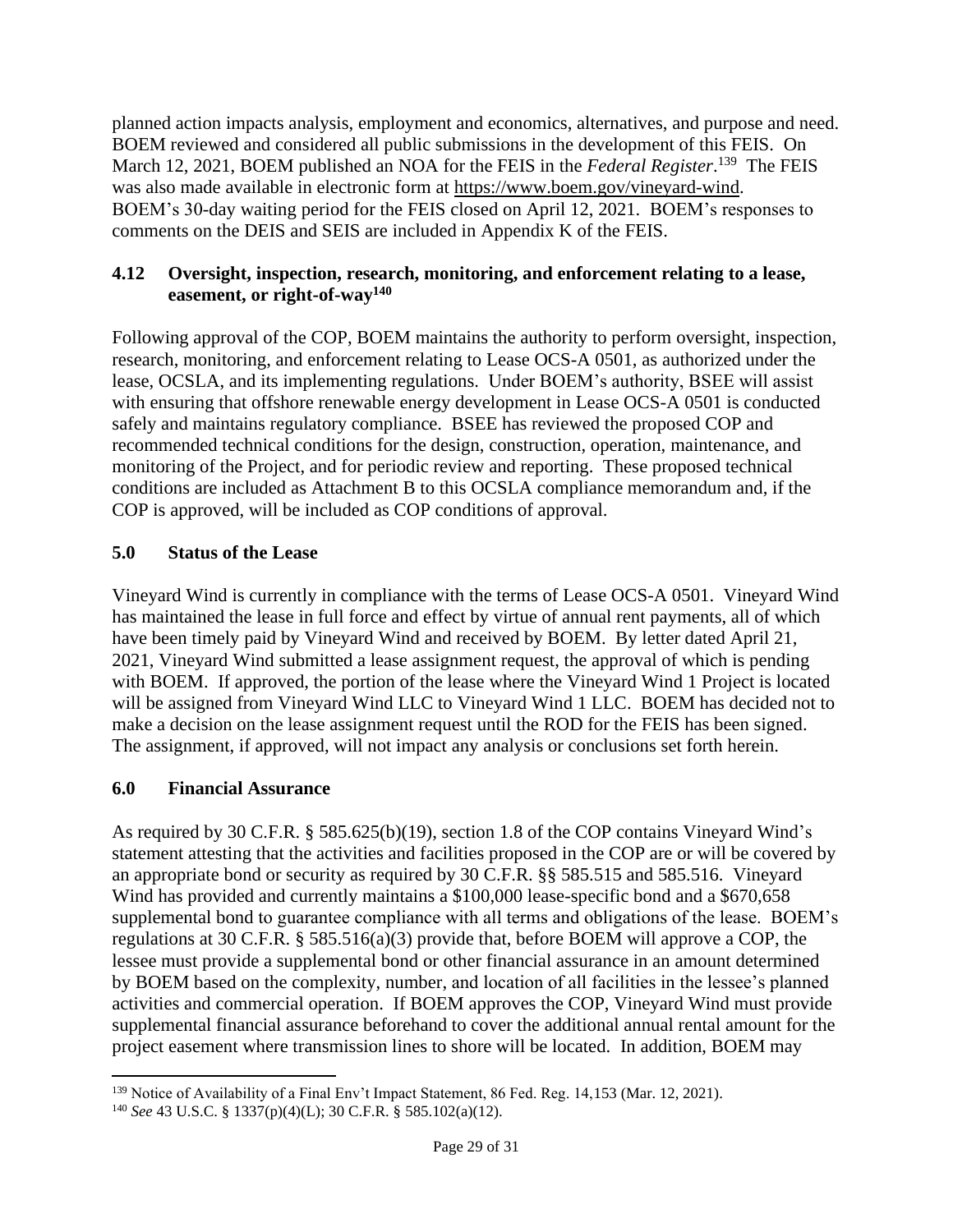increase the amount of supplemental financial assurance at any time if BOEM determines it is necessary to guarantee compliance with the terms and conditions of the lease.<sup>141</sup> As required under 30 C.F.R. § 585.516(a)(4), Vineyard Wind is required to satisfy its decommissioning financial assurance obligations prior to the installation of any facilities authorized in the COP. If approved, said obligation will be included as a COP condition of approval.

## **7.0 Conclusion**

Minimizing environmental impacts and interference with other uses of the OCS is integral to OCS wind energy planning, leasing, and development. Over the last 12 years, the United States government on behalf of the American people has, through the DOI, BOEM, and other agencies, devoted significant time and resources to identifying, analyzing, and developing strategies to mitigate potential environmental impacts and interference with other OCS uses. In 2009, OREP established and began meeting with an Intergovernmental Renewable Energy Task Force, as well as with other stakeholders and ocean users, to identify areas of interest for wind energy offshore Massachusetts and Rhode Island as well as areas deemed unsuitable. OREP then conducted an EA, resulting in a FONSI, which concluded that reasonably foreseeable environmental effects associated with lease issuance, including those resulting from site characterization surveys in the WEA and the deployment of meteorological towers or buoys, would not significantly impact the environment. By the time BOEM held the lease sale and issued Lease OCS-A 0501 in 2015, OREP had also identified potential conflicts with other uses, including commercial fisheries, and had minimized those conflicts by significantly reducing the size of the WEA.

Once Vineyard Wind submitted its proposed COP in 2017, BOEM conducted a project-specific NEPA analysis, as well as other environmental consultations required by the ESA, CZMA, MSA, and NHPA. Throughout its environmental and technical review of the COP, BOEM also coordinated with various Federal agencies, including BSEE, DON, USEPA, USACE, FWS, NOAA, NORAD, USAF, and USCG. All of those reviews, consultations, and coordination efforts enabled BOEM to assess whether approval of the Preferred Alternative conforms with the 8(p)(4) factors and implementing regulations.

The Alternative D2 component of the Preferred Alternative, plus the mitigation measures discussed further in Section 4.9 of this memorandum, balance the need to prevent interference with OCS uses with BOEM's duty to further the United States policy to make OCS energy resources available for expeditious and orderly development, subject to environmental safeguards, including the consideration of natural resources and existing ocean uses.<sup>142</sup> The FEIS shows that approving the Project as modified by the Preferred Alternative would have negligible to moderate adverse impacts on most resources, including navigation and vessel traffic.

The Preferred Alternative is expected to have moderate impacts on commercial fisheries and forhire fishing, and only the potential for major adverse impacts on: (i) certain, but not all, cultural, historical, and archeological resources; (ii) certain, but not all, environmental justice communities; and (iii) scientific research and surveys.<sup>85</sup> As discussed in Section 4.9 above, there

<sup>141</sup> *See* 30 C.F.R. § 585.517.

<sup>142</sup> 43 U.S.C. § 1332(3).